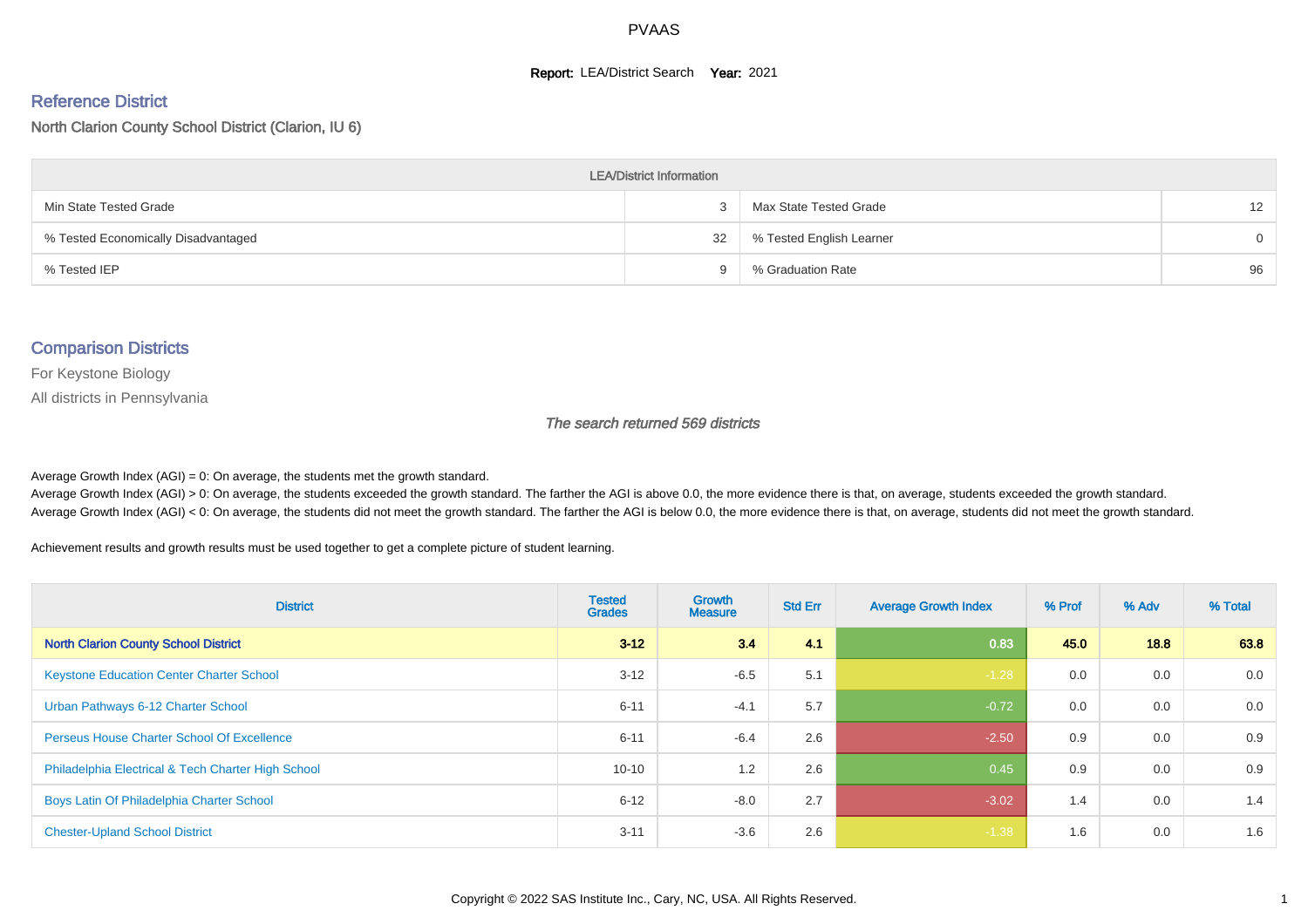| <b>District</b>                                                       | <b>Tested</b><br><b>Grades</b> | <b>Growth</b><br><b>Measure</b> | <b>Std Err</b> | <b>Average Growth Index</b> | % Prof | % Adv   | % Total |
|-----------------------------------------------------------------------|--------------------------------|---------------------------------|----------------|-----------------------------|--------|---------|---------|
| <b>North Clarion County School District</b>                           | $3 - 12$                       | 3.4                             | 4.1            | 0.83                        | 45.0   | 18.8    | 63.8    |
| <b>Aliquippa School District</b>                                      | $3 - 11$                       | $-20.0$                         | 3.6            | $-5.54$                     | 1.7    | 0.0     | 1.7     |
| <b>Innovative Arts Academy Charter School</b>                         | $6 - 11$                       | $-7.2$                          | 2.5            | $-2.83$                     | 2.0    | 0.0     | 2.0     |
| <b>Chester Charter Scholars Academy Charter School</b>                | $3 - 12$                       | $-6.2$                          | 3.3            | $-1.88$                     | 2.2    | $0.0\,$ | $2.2\,$ |
| La Academia Partnership Charter School                                | $6 - 11$                       | $-15.5$                         | 5.7            | $-2.70$                     | 2.3    | 0.0     | 2.3     |
| People For People Charter School                                      | $3 - 12$                       | 6.4                             | 5.6            | $1.15$                      | 2.4    | 0.0     | 2.4     |
| <b>Sto-Rox School District</b>                                        | $3 - 10$                       | $-7.0$                          | 3.5            | $-1.99$                     | 3.2    | $0.0\,$ | 3.2     |
| <b>Mastery Charter School - Gratz Campus</b>                          | $7 - 10$                       | $-9.5$                          | 4.6            | $-2.09$                     | 0.0    | 3.4     | 3.4     |
| <b>Universal Audenried Charter School</b>                             | $9 - 11$                       | $-3.8$                          | 2.5            | $-1.53$                     | 3.0    | 0.5     | 3.5     |
| <b>Tech Freire Charter School</b>                                     | $9 - 11$                       | 0.7                             | $2.5\,$        | 0.27                        | 3.6    | 0.0     | 3.6     |
| <b>York City School District</b>                                      | $3 - 12$                       | $-17.7$                         | 1.8            | $-10.05$                    | 3.2    | 0.7     | 3.9     |
| <b>Clairton City School District</b>                                  | $3 - 11$                       | $-1.6$                          | 5.0            | $-0.32$                     | 3.8    | 0.5     | 4.4     |
| Aspira Bilingual Cyber Charter School                                 | $3 - 11$                       | 5.1                             | 5.8            | 0.87                        | 4.8    | 0.0     | 4.8     |
| <b>Claysburg-Kimmel School District</b>                               | $3 - 11$                       | $-1.2$                          | 5.2            | $-0.22$                     | 5.0    | 0.0     | $5.0$   |
| <b>West Side CTC</b>                                                  | $9 - 10$                       | $-32.0$                         | 3.9            | $-8.16$                     | 5.9    | 0.0     | 5.9     |
| <b>Allentown City School District</b>                                 | $3 - 12$                       | $-16.9$                         | 1.4            | $-12.37$                    | 5.9    | 0.4     | 6.3     |
| Morrisville Borough School District                                   | $3 - 11$                       | $-13.1$                         | 3.7            | $-3.52$                     | 4.9    | 1.6     | 6.6     |
| <b>Belmont Charter School</b>                                         | $3 - 10$                       | 2.2                             | 3.4            | 0.64                        | 5.3    | 1.8     | 7.0     |
| <b>Lawrence County CTC</b>                                            | $10 - 11$                      | $-9.8$                          | 3.7            | $-2.68$                     | 7.3    | 0.0     | 7.3     |
| <b>Propel Charter School-Homestead</b>                                | $3 - 11$                       | $-5.0$                          | 3.9            | $-1.27$                     | 7.3    | 0.0     | $7.3$   |
| <b>Turkeyfoot Valley Area School District</b>                         | $3 - 12$                       | $-15.4$                         | 5.8            | $-2.66$                     | 3.8    | 3.8     | $7.6$   |
| Preparatory Charter School Of Mathematics, Science, Tech, And Careers | $9 - 10$                       | $-5.1$                          | 2.5            | $-2.03$                     | 6.3    | 1.4     | 7.7     |
| <b>Propel Charter School-Montour</b>                                  | $3 - 10$                       | $-3.4$                          | 3.6            | $-0.93$                     | 7.7    | 0.0     | 7.7     |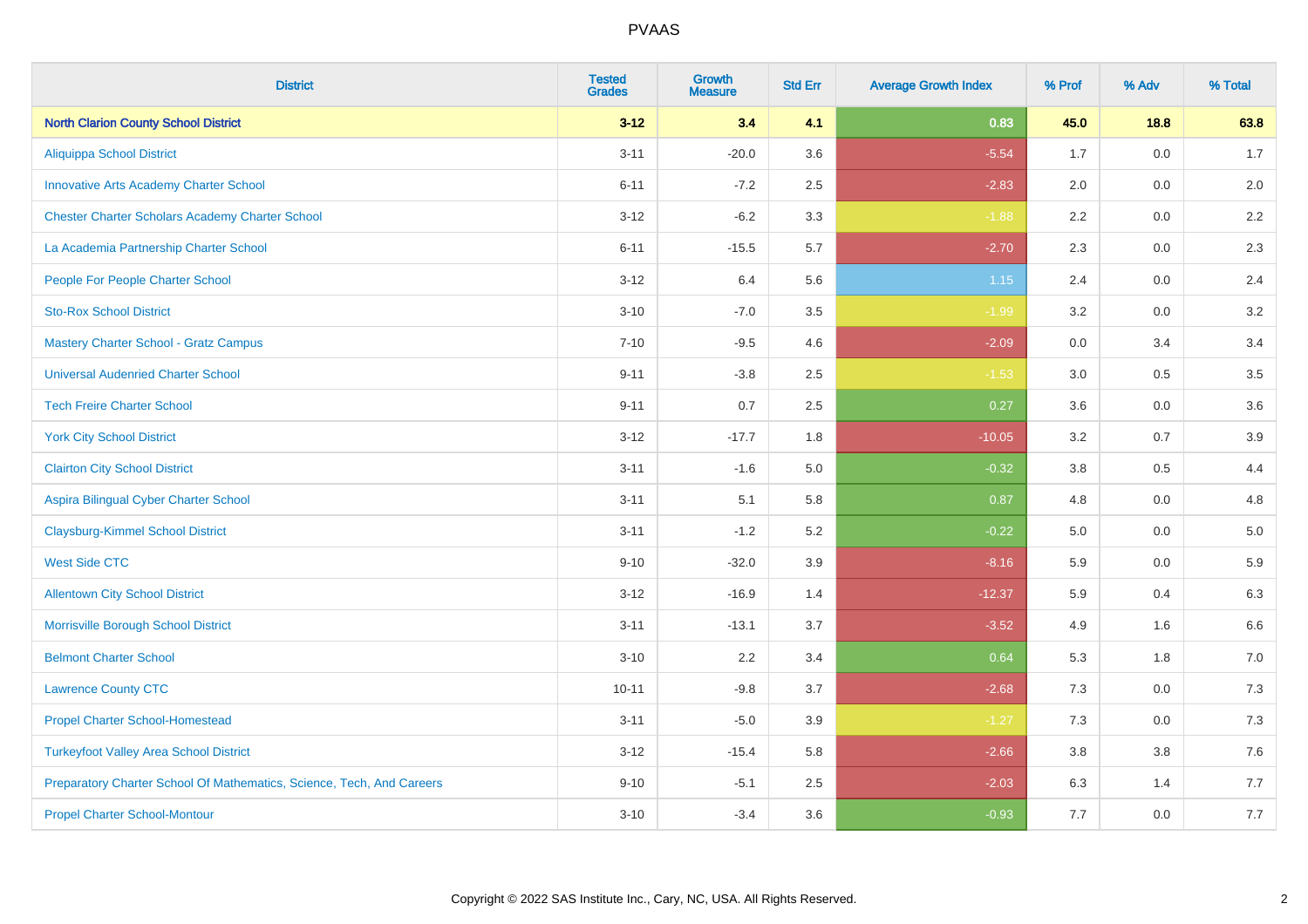| <b>District</b>                                   | <b>Tested</b><br><b>Grades</b> | <b>Growth</b><br><b>Measure</b> | <b>Std Err</b> | <b>Average Growth Index</b> | % Prof  | % Adv | % Total |
|---------------------------------------------------|--------------------------------|---------------------------------|----------------|-----------------------------|---------|-------|---------|
| <b>North Clarion County School District</b>       | $3 - 12$                       | 3.4                             | 4.1            | 0.83                        | 45.0    | 18.8  | 63.8    |
| <b>Harrisburg City School District</b>            | $3 - 11$                       | $-0.2$                          | 2.0            | $-0.11$                     | $6.0\,$ | 2.0   | 8.0     |
| Propel Charter School - Braddock Hills            | $3 - 11$                       | $-2.1$                          | 3.3            | $-0.63$                     | 4.8     | 3.2   | 8.1     |
| Lincoln Leadership Academy Charter School         | $3 - 12$                       | $-7.4$                          | 3.7            | $-1.99$                     | 6.4     | 2.1   | 8.5     |
| Dr Robert Ketterer Charter School Inc             | $6 - 12$                       | 7.1                             | 4.3            | 1.66                        | 7.3     | 1.7   | $9.0\,$ |
| <b>Shade-Central City School District</b>         | $3 - 11$                       | $-14.6$                         | 4.0            | $-3.68$                     | 9.6     | 0.0   | 9.6     |
| <b>Executive Education Academy Charter School</b> | $3 - 10$                       | $-14.6$                         | 3.0            | $-4.81$                     | 8.5     | 1.2   | 9.8     |
| <b>Tacony Academy Charter School</b>              | $3 - 11$                       | $-12.9$                         | 3.3            | $-3.90$                     | 8.6     | 1.4   | 10.0    |
| <b>KIPP Dubois Charter School</b>                 | $9 - 10$                       | $-3.0$                          | 3.1            | $-0.95$                     | 10.0    | 0.0   | 10.0    |
| <b>Sugar Valley Rural Charter School</b>          | $3 - 11$                       | $-3.6$                          | 3.7            | $-0.98$                     | 10.3    | 0.0   | 10.3    |
| <b>Woodland Hills School District</b>             | $3 - 12$                       | $-4.2$                          | 2.5            | $-1.66$                     | 10.1    | 1.4   | 11.5    |
| <b>Greater Johnstown School District</b>          | $3 - 11$                       | $-3.5$                          | 2.4            | $-1.45$                     | 10.3    | 1.3   | 11.5    |
| Esperanza Cyber Charter School                    | $3 - 11$                       | 7.1                             | 6.1            | 1.15                        | $8.8\,$ | 2.9   | 11.8    |
| New Kensington-Arnold School District             | $3 - 11$                       | $-5.8$                          | 3.2            | $-1.80$                     | 10.8    | 1.2   | 12.0    |
| <b>Big Beaver Falls Area School District</b>      | $3 - 11$                       | $-17.9$                         | 2.8            | $-6.27$                     | 9.4     | 2.8   | 12.2    |
| <b>Multicultural Academy Charter School</b>       | $9 - 11$                       | 6.0                             | 3.4            | 1.77                        | 12.3    | 0.0   | 12.3    |
| <b>Norristown Area School District</b>            | $3 - 12$                       | $-25.4$                         | 1.7            | $-15.35$                    | 10.6    | 1.8   | 12.4    |
| Community Academy Of Philadelphia Charter School  | $3 - 11$                       | 0.1                             | 2.6            | 0.06                        | 9.7     | 2.6   | 12.4    |
| <b>Mastery Charter School - Thomas Campus</b>     | $3 - 10$                       | 7.9                             | 5.7            | 1.39                        | 12.5    | 0.0   | 12.5    |
| <b>Lancaster School District</b>                  | $3 - 12$                       | $-10.0$                         | 1.4            | $-7.22$                     | 9.0     | 3.9   | 12.8    |
| Mastery Charter School - Shoemaker Campus         | $7 - 10$                       | $-2.3$                          | 2.8            | $-0.81$                     | 10.1    | 3.7   | 13.8    |
| <b>Steelton-Highspire School District</b>         | $3 - 11$                       | $-5.3$                          | 3.2            | $-1.65$                     | 13.9    | 0.0   | 13.9    |
| <b>Tussey Mountain School District</b>            | $3 - 12$                       | $-13.0$                         | 3.3            | $-3.93$                     | 11.1    | 3.2   | 14.3    |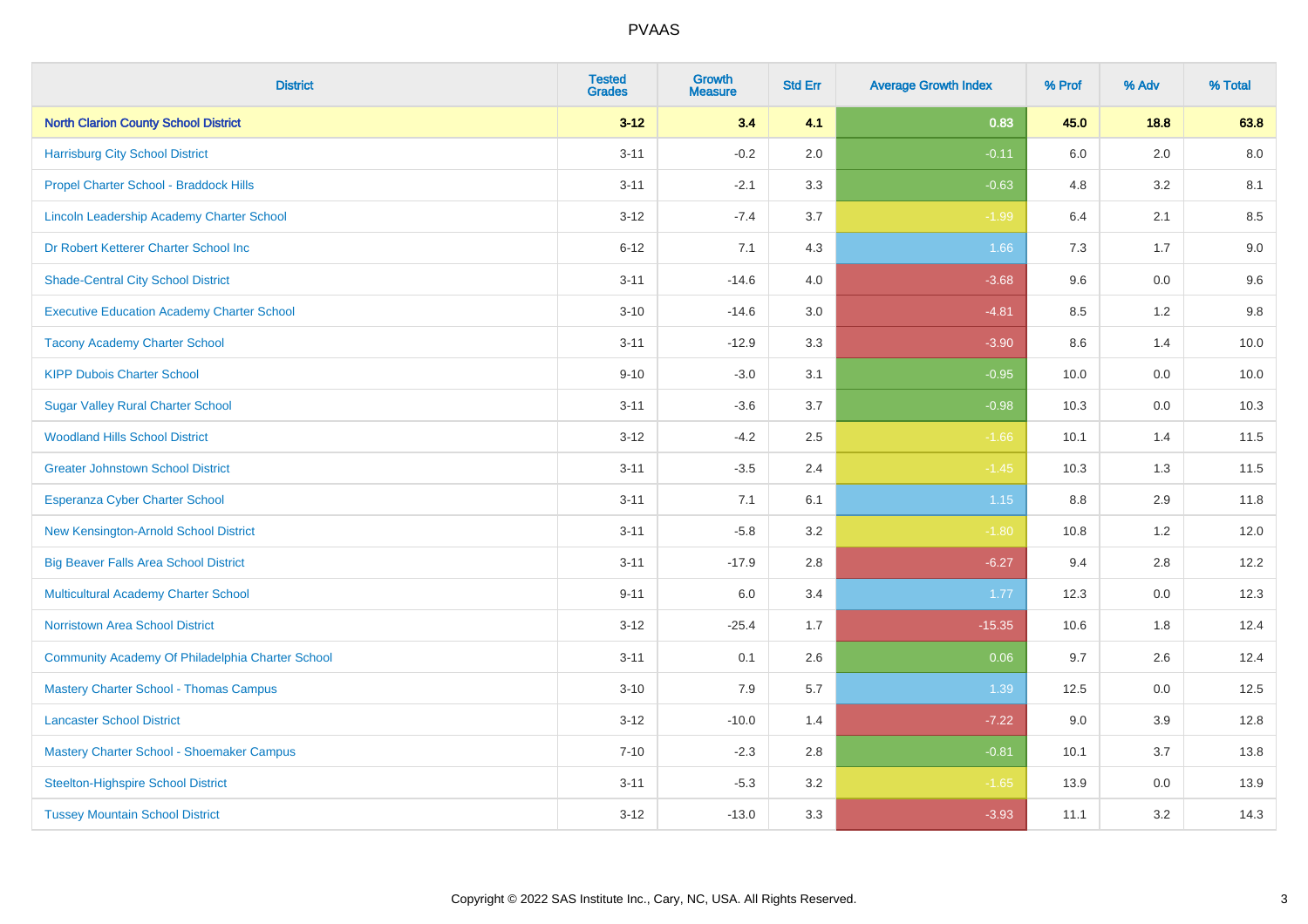| <b>District</b>                             | <b>Tested</b><br><b>Grades</b> | <b>Growth</b><br><b>Measure</b> | <b>Std Err</b> | <b>Average Growth Index</b> | % Prof | % Adv   | % Total |
|---------------------------------------------|--------------------------------|---------------------------------|----------------|-----------------------------|--------|---------|---------|
| <b>North Clarion County School District</b> | $3 - 12$                       | 3.4                             | 4.1            | 0.83                        | 45.0   | 18.8    | 63.8    |
| <b>Shenandoah Valley School District</b>    | $3 - 11$                       | $-4.5$                          | 3.5            | $-1.29$                     | 14.3   | $0.0\,$ | 14.3    |
| <b>Cornell School District</b>              | $3 - 11$                       | $-5.5$                          | 4.6            | $-1.20$                     | 11.3   | 3.2     | 14.5    |
| <b>Washington School District</b>           | $3 - 11$                       | $-15.9$                         | 2.9            | $-5.44$                     | 12.9   | 1.7     | 14.7    |
| <b>Hanover Area School District</b>         | $3 - 11$                       | $-14.7$                         | 4.7            | $-3.13$                     | 12.1   | 3.0     | 15.2    |
| Imhotep Institute Charter High School       | $9 - 11$                       | $-17.6$                         | 5.8            | $-3.03$                     | 15.4   | 0.0     | 15.4    |
| <b>Blacklick Valley School District</b>     | $3 - 11$                       | $-0.9$                          | 3.9            | $-0.23$                     | 7.7    | 7.7     | 15.4    |
| <b>Coatesville Area School District</b>     | $3 - 11$                       | $-9.5$                          | 1.6            | $-5.81$                     | 12.8   | 3.3     | 16.2    |
| <b>Rochester Area School District</b>       | $3 - 11$                       | $-5.7$                          | 3.9            | $-1.45$                     | 14.9   | 2.1     | 17.0    |
| <b>Muhlenberg School District</b>           | $3 - 10$                       | $-17.8$                         | 1.9            | $-9.34$                     | 12.4   | 4.6     | 17.0    |
| <b>City CHS</b>                             | $10 - 11$                      | $-5.6$                          | 2.4            | $-2.34$                     | 15.9   | 1.5     | 17.4    |
| Esperanza Academy Charter School            | $4 - 11$                       | 2.1                             | 2.1            | 1.01                        | 14.2   | 3.6     | 17.8    |
| <b>Wilkes-Barre Area School District</b>    | $3 - 11$                       | $-12.4$                         | 2.4            | $-5.18$                     | 14.2   | 3.7     | 17.9    |
| <b>Sharon City School District</b>          | $3 - 11$                       | $-6.5$                          | 2.3            | $-2.79$                     | 13.1   | 5.0     | 18.1    |
| <b>Bristol Township School District</b>     | $3 - 11$                       | $-7.4$                          | 1.4            | $-5.32$                     | 13.8   | 4.6     | 18.4    |
| <b>Mcguffey School District</b>             | $3 - 11$                       | $-12.1$                         | 3.0            | $-4.06$                     | 12.8   | 5.9     | 18.6    |
| <b>Burgettstown Area School District</b>    | $3 - 11$                       | $-11.2$                         | 3.2            | $-3.46$                     | 16.0   | 2.7     | 18.7    |
| <b>Columbia Borough School District</b>     | $3 - 12$                       | $-1.1$                          | 3.6            | $-0.31$                     | 17.2   | 1.7     | 19.0    |
| <b>Achievement House Charter School</b>     | $7 - 11$                       | $-8.2$                          | 3.6            | $-2.28$                     | 16.7   | 2.8     | 19.4    |
| <b>New Castle Area School District</b>      | $3 - 12$                       | $-13.6$                         | 2.3            | $-5.99$                     | 17.6   | 2.0     | 19.5    |
| <b>Frazier School District</b>              | $3 - 11$                       | $-18.9$                         | 3.4            | $-5.49$                     | 18.3   | 1.4     | 19.7    |
| <b>West Mifflin Area School District</b>    | $3 - 12$                       | $-11.9$                         | 2.5            | $-4.77$                     | 15.9   | 4.0     | 19.9    |
| <b>Erie City School District</b>            | $3 - 12$                       | $-4.5$                          | 1.4            | $-3.09$                     | 13.4   | 6.7     | 20.1    |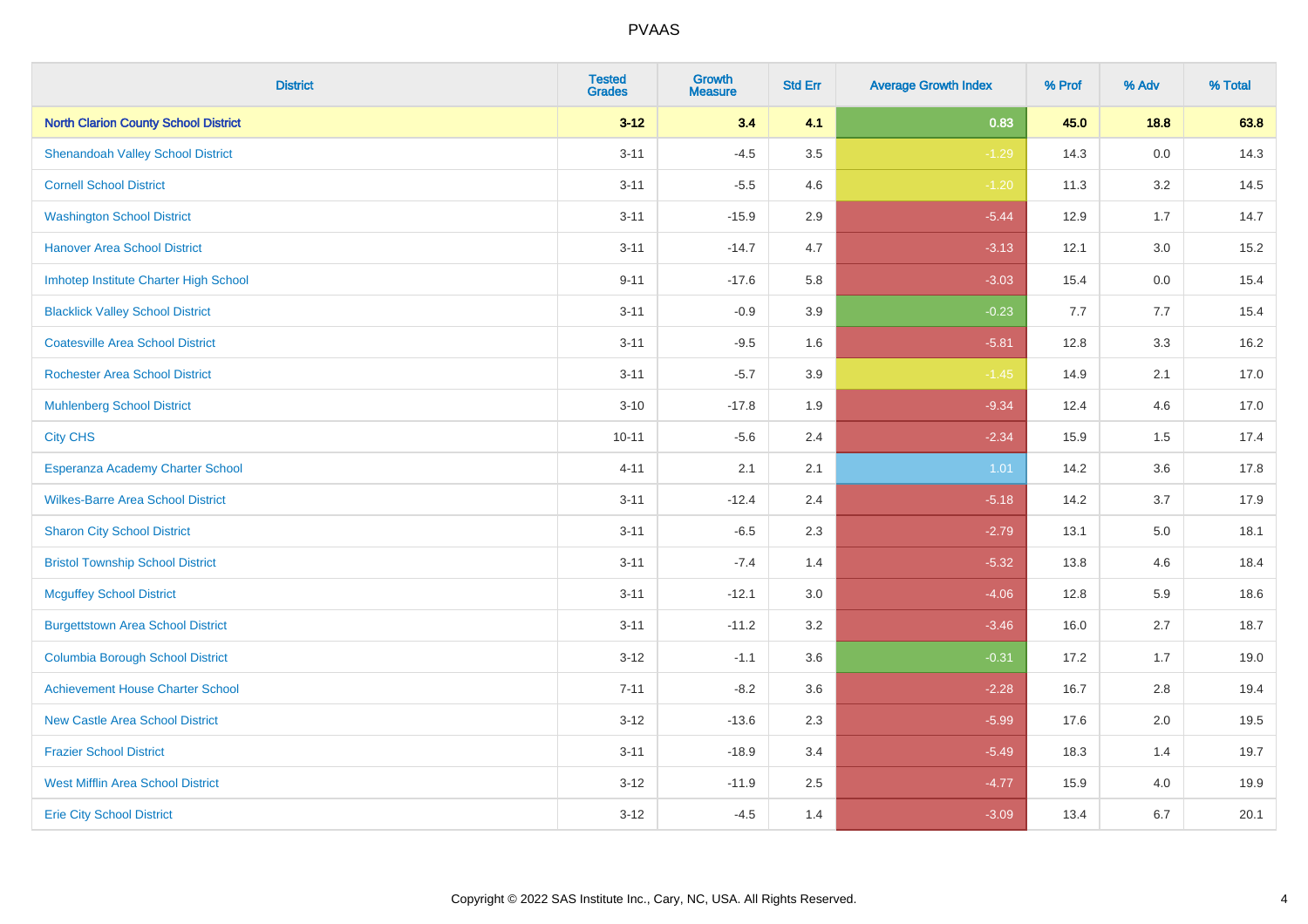| <b>District</b>                                         | <b>Tested</b><br><b>Grades</b> | Growth<br><b>Measure</b> | <b>Std Err</b> | <b>Average Growth Index</b> | % Prof | % Adv   | % Total |
|---------------------------------------------------------|--------------------------------|--------------------------|----------------|-----------------------------|--------|---------|---------|
| <b>North Clarion County School District</b>             | $3 - 12$                       | 3.4                      | 4.1            | 0.83                        | 45.0   | 18.8    | 63.8    |
| <b>Dunmore School District</b>                          | $3 - 11$                       | $-12.2$                  | 2.7            | $-4.51$                     | 15.0   | 5.3     | 20.4    |
| Jefferson County-Dubois AVTS                            | $9 - 11$                       | $-11.7$                  | 3.1            | $-3.72$                     | 17.6   | 2.8     | 20.4    |
| Mastery Charter School - Pickett Campus                 | $6 - 10$                       | 2.7                      | 4.2            | 0.65                        | 20.6   | $0.0\,$ | 20.6    |
| <b>MaST Community Charter School II</b>                 | $3 - 10$                       | 1.4                      | 3.0            | 0.45                        | 16.1   | 4.6     | 20.7    |
| <b>Farrell Area School District</b>                     | $3 - 11$                       | $-1.9$                   | 4.2            | $-0.44$                     | 9.3    | 11.6    | 20.9    |
| <b>William Penn School District</b>                     | $3 - 12$                       | 7.0                      | 1.9            | 3.61                        | 14.0   | 7.2     | 21.3    |
| Hope For Hyndman Charter School                         | $3 - 11$                       | 5.1                      | 5.8            | 0.88                        | 14.3   | 7.1     | 21.4    |
| <b>Lebanon School District</b>                          | $3 - 11$                       | $-1.2$                   | 1.9            | $-0.63$                     | 15.2   | 6.4     | 21.6    |
| <b>Carbon Career &amp; Technical Institute</b>          | $9 - 11$                       | $-9.3$                   | 3.2            | $-2.92$                     | 19.6   | 2.2     | 21.7    |
| <b>Williams Valley School District</b>                  | $3 - 11$                       | 2.6                      | 3.7            | 0.69                        | 17.0   | 5.1     | 22.0    |
| <b>Southeast Delco School District</b>                  | $3 - 10$                       | 3.9                      | 3.5            | 1.12                        | 18.6   | 3.4     | 22.0    |
| <b>Williamsburg Community School District</b>           | $3 - 11$                       | $-16.9$                  | 4.1            | $-4.14$                     | 22.4   | 0.0     | 22.4    |
| <b>Antietam School District</b>                         | $3 - 10$                       | $-9.5$                   | 3.7            | $-2.57$                     | 20.9   | 1.5     | 22.4    |
| <b>Pittsburgh School District</b>                       | $3 - 11$                       | $-13.0$                  | 1.1            | $-12.25$                    | 16.1   | 6.5     | 22.6    |
| <b>Mount Carmel Area School District</b>                | $3 - 11$                       | $-7.9$                   | 2.3            | $-3.38$                     | 18.2   | 4.4     | 22.6    |
| Columbia-Montour AVTS                                   | $9 - 10$                       | $-7.1$                   | 2.8            | $-2.52$                     | 19.5   | 3.2     | 22.7    |
| <b>Reading School District</b>                          | $3 - 11$                       | 4.3                      | 1.2            | 3.71                        | 16.8   | 6.0     | 22.8    |
| Philadelphia City School District                       | $3 - 12$                       | $-7.8$                   | 0.6            | $-13.43$                    | 16.4   | 6.5     | 22.9    |
| <b>Fannett-Metal School District</b>                    | $3 - 11$                       | $-22.3$                  | 4.8            | $-4.65$                     | 16.4   | 6.6     | 23.0    |
| <b>Redbank Valley School District</b>                   | $3 - 11$                       | $-7.5$                   | 3.1            | $-2.41$                     | 12.4   | 10.6    | 23.1    |
| Center For Student Learning Charter School At Pennsbury | $6 - 12$                       | $-3.3$                   | 6.0            | $-0.55$                     | 23.1   | 0.0     | 23.1    |
| <b>Greater Nanticoke Area School District</b>           | $3 - 12$                       | $-6.8$                   | 2.6            | $-2.58$                     | 15.2   | 8.9     | 24.1    |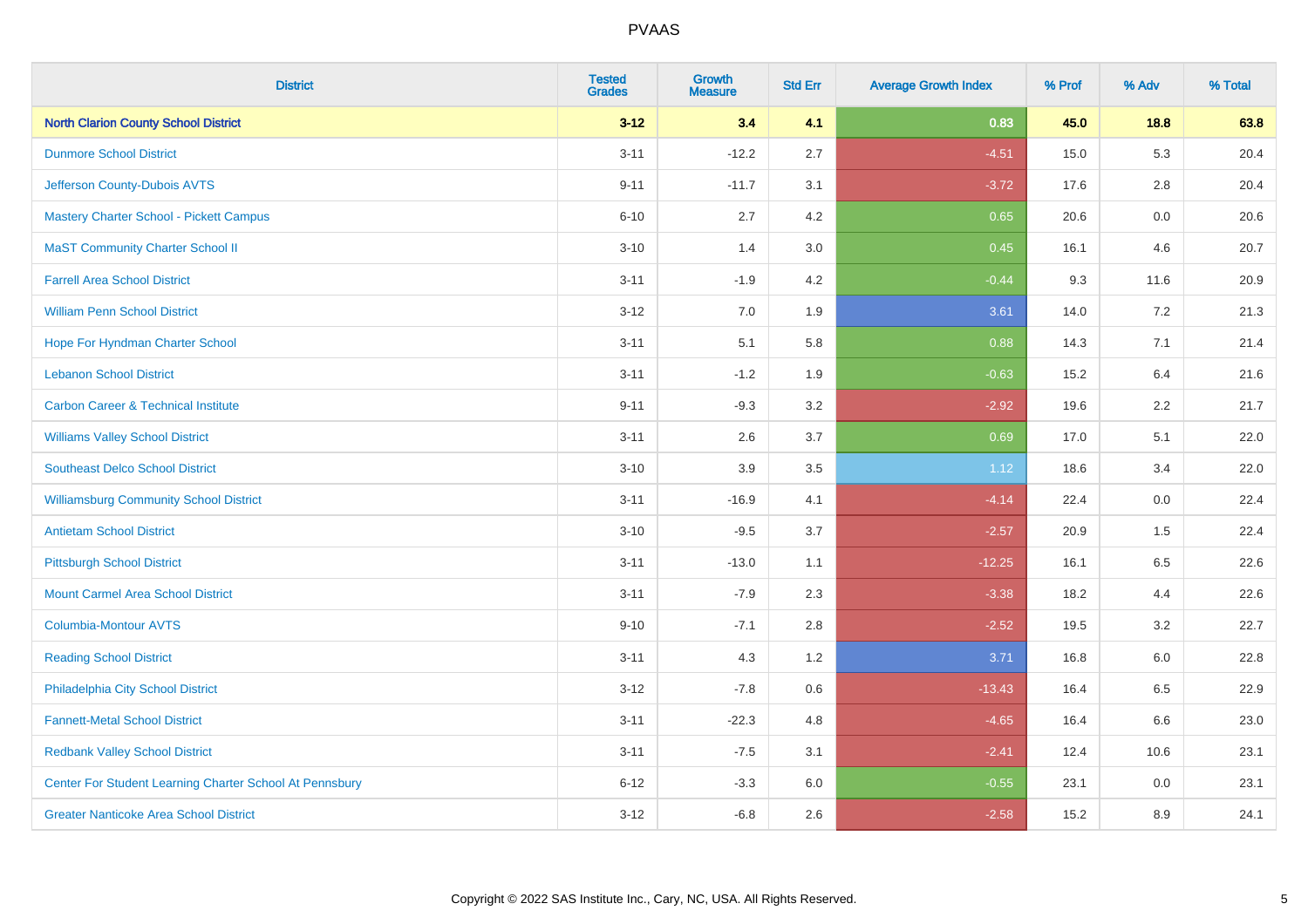| <b>District</b>                                   | <b>Tested</b><br><b>Grades</b> | <b>Growth</b><br><b>Measure</b> | <b>Std Err</b> | <b>Average Growth Index</b> | % Prof | % Adv   | % Total |
|---------------------------------------------------|--------------------------------|---------------------------------|----------------|-----------------------------|--------|---------|---------|
| <b>North Clarion County School District</b>       | $3 - 12$                       | 3.4                             | 4.1            | 0.83                        | 45.0   | 18.8    | 63.8    |
| <b>Tidioute Community Charter School</b>          | $3 - 11$                       | $0.8\,$                         | 4.4            | 0.19                        | 18.1   | 6.9     | 25.0    |
| <b>Maritime Academy Charter School</b>            | $3 - 10$                       | 13.2                            | 3.1            | 4.29                        | 24.0   | 1.3     | 25.3    |
| <b>Mckeesport Area School District</b>            | $3 - 12$                       | 4.6                             | 2.2            | 2.14                        | 21.1   | 4.4     | 25.5    |
| Philadelphia Academy Charter School               | $3 - 11$                       | $-14.7$                         | 2.7            | $-5.42$                     | 21.6   | 3.9     | 25.5    |
| <b>York Academy Regional Charter School</b>       | $3 - 11$                       | $-2.3$                          | 4.4            | $-0.52$                     | 23.5   | 2.0     | 25.5    |
| Jim Thorpe Area School District                   | $3 - 11$                       | $-10.9$                         | 2.4            | $-4.48$                     | 19.5   | 6.0     | 25.5    |
| Northern Lebanon School District                  | $3 - 11$                       | $-0.7$                          | 2.3            | $-0.29$                     | 18.8   | 6.8     | 25.6    |
| <b>Mount Union Area School District</b>           | $3 - 10$                       | $-2.5$                          | 2.8            | $-0.89$                     | 19.8   | 5.8     | 25.6    |
| <b>Penn Hills School District</b>                 | $3 - 11$                       | 0.0                             | 2.4            | 0.02                        | 18.4   | 7.1     | 25.6    |
| <b>Pottstown School District</b>                  | $3 - 12$                       | 2.0                             | 2.2            | 0.88                        | 19.4   | 6.2     | 25.6    |
| Mastery Charter School - Hardy Williams           | $3 - 11$                       | 6.6                             | 3.0            | 2.21                        | 24.7   | 1.2     | 25.9    |
| Pennsylvania Distance Learning Charter School     | $3 - 12$                       | $6.8\,$                         | 3.4            | 1.99                        | 19.8   | $6.2\,$ | 25.9    |
| Meyersdale Area School District                   | $3 - 11$                       | $-16.1$                         | 3.3            | $-4.94$                     | 20.3   | 5.8     | 26.1    |
| South Allegheny School District                   | $3 - 11$                       | $-0.9$                          | 3.1            | $-0.30$                     | 23.8   | 2.5     | 26.2    |
| <b>Mastery Charter High School-Lenfest Campus</b> | $7 - 11$                       | $-1.8$                          | 5.8            | $-0.30$                     | 26.3   | $0.0\,$ | 26.3    |
| <b>New Foundations Charter School</b>             | $3 - 11$                       | 0.6                             | 2.2            | 0.29                        | 22.4   | 4.0     | 26.4    |
| <b>York Co School Of Technology</b>               | $9 - 12$                       | $-10.9$                         | 1.6            | $-6.79$                     | 22.6   | 4.0     | 26.6    |
| <b>Central Cambria School District</b>            | $3 - 11$                       | $-12.7$                         | 2.3            | $-5.61$                     | 19.4   | 7.4     | 26.9    |
| <b>Roberto Clemente Charter School</b>            | $3 - 12$                       | $-3.3$                          | 4.1            | $-0.79$                     | 22.7   | 4.6     | 27.3    |
| <b>Carmichaels Area School District</b>           | $3 - 10$                       | $-7.0$                          | 3.1            | $-2.30$                     | 17.8   | 9.6     | 27.4    |
| <b>Moniteau School District</b>                   | $3 - 11$                       | $-11.8$                         | 2.9            | $-4.07$                     | 22.6   | 5.0     | 27.6    |
| <b>Scranton School District</b>                   | $3 - 12$                       | $-10.1$                         | 2.5            | $-4.04$                     | 20.0   | 7.7     | 27.7    |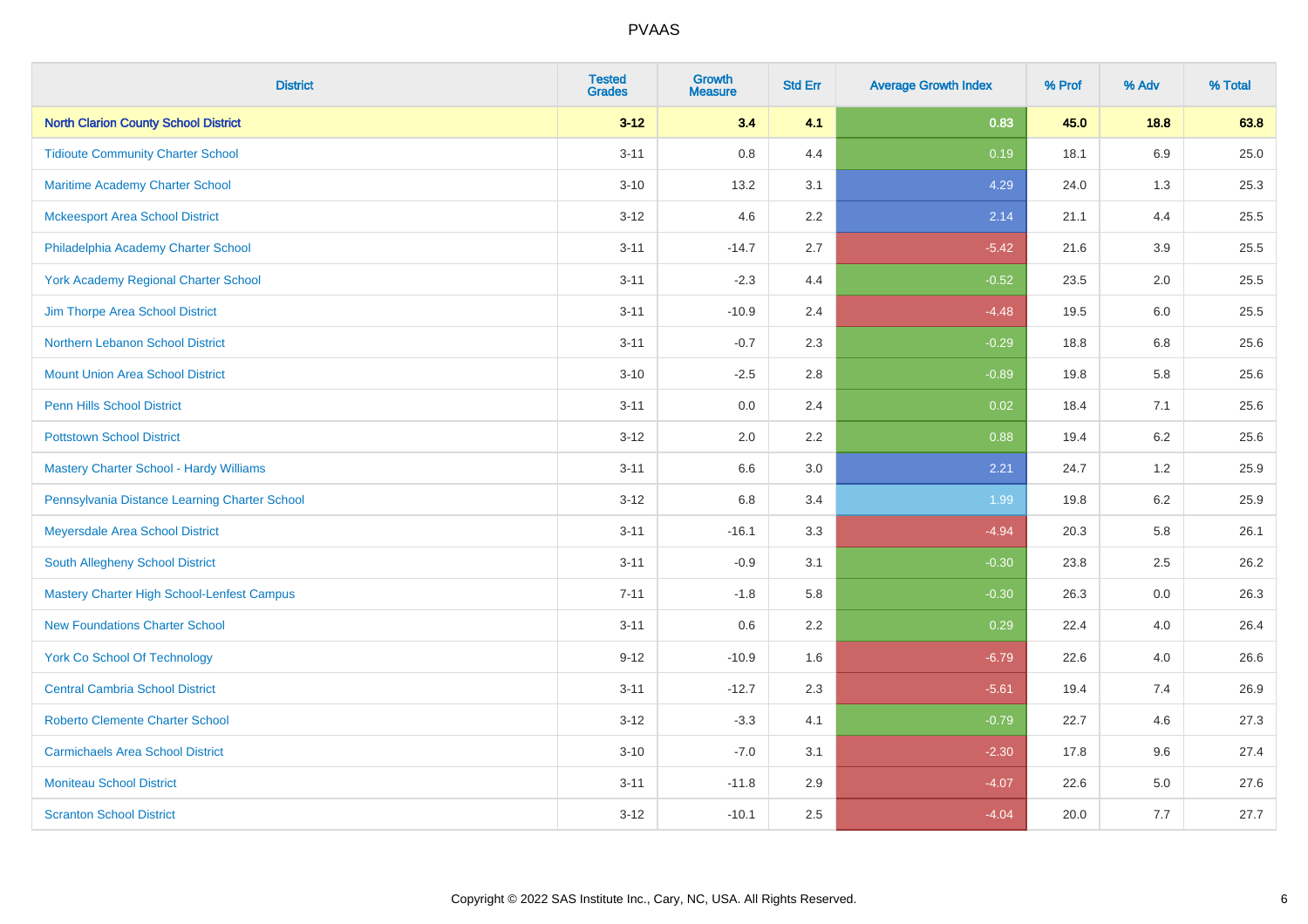| <b>District</b>                                   | <b>Tested</b><br><b>Grades</b> | <b>Growth</b><br><b>Measure</b> | <b>Std Err</b> | <b>Average Growth Index</b> | % Prof | % Adv   | % Total |
|---------------------------------------------------|--------------------------------|---------------------------------|----------------|-----------------------------|--------|---------|---------|
| <b>North Clarion County School District</b>       | $3 - 12$                       | 3.4                             | 4.1            | 0.83                        | 45.0   | 18.8    | 63.8    |
| Lehigh Valley Academy Regional Charter School     | $3 - 11$                       | $-5.9$                          | 3.0            | $-1.98$                     | 20.0   | 7.7     | 27.7    |
| <b>Northern Cambria School District</b>           | $3 - 11$                       | $-0.3$                          | 3.4            | $-0.09$                     | 26.5   | 1.2     | 27.7    |
| <b>Central Fulton School District</b>             | $3 - 11$                       | $-13.3$                         | 3.2            | $-4.20$                     | 18.1   | 9.7     | 27.8    |
| <b>Penns Manor Area School District</b>           | $3 - 12$                       | $-1.9$                          | 3.5            | $-0.55$                     | 24.2   | 3.8     | 28.0    |
| <b>Blairsville-Saltsburg School District</b>      | $3 - 11$                       | $-7.5$                          | 2.8            | $-2.67$                     | 20.1   | 8.2     | 28.3    |
| <b>Union School District</b>                      | $3 - 12$                       | 2.5                             | 3.7            | 0.69                        | 17.9   | 10.4    | 28.4    |
| <b>East Allegheny School District</b>             | $3 - 11$                       | $-6.4$                          | 3.0            | $-2.11$                     | 21.0   | 7.4     | 28.4    |
| <b>Susq-Cyber Charter School</b>                  | $9 - 11$                       | $-3.2$                          | 5.8            | $-0.54$                     | 23.8   | 4.8     | 28.6    |
| <b>Williamsport Area School District</b>          | $3 - 11$                       | $-11.7$                         | 1.4            | $-8.29$                     | 18.2   | 10.5    | 28.7    |
| <b>Conemaugh Valley School District</b>           | $3 - 12$                       | $-6.3$                          | 4.1            | $-1.54$                     | 23.7   | 5.1     | 28.8    |
| Ambridge Area School District                     | $3 - 12$                       | $-19.4$                         | 2.5            | $-7.64$                     | 23.2   | 5.6     | 28.9    |
| <b>Hanover Public School District</b>             | $3 - 11$                       | $-12.4$                         | 2.7            | $-4.50$                     | 22.7   | $6.2\,$ | 28.9    |
| Pennsylvania Cyber Charter School                 | $3 - 11$                       | 0.6                             | 1.5            | 0.37                        | 20.8   | 8.1     | 28.9    |
| <b>Ferndale Area School District</b>              | $3 - 10$                       | $-1.1$                          | 4.1            | $-0.27$                     | 21.0   | 7.9     | 29.0    |
| <b>Westinghouse Arts Academy Charter School</b>   | $9 - 10$                       | $-6.0$                          | 3.3            | $-1.81$                     | 20.2   | $8.9\,$ | 29.1    |
| <b>Connellsville Area School District</b>         | $3 - 11$                       | $-5.3$                          | 2.0            | $-2.67$                     | 24.2   | 5.0     | 29.1    |
| <b>Environmental Charter School At Frick Park</b> | $3-9$                          | $-6.2$                          | 3.7            | $-1.67$                     | 25.9   | 3.4     | 29.3    |
| <b>Shamokin Area School District</b>              | $3 - 11$                       | $-2.6$                          | 2.5            | $-1.06$                     | 19.6   | $9.8\,$ | 29.3    |
| <b>Dauphin County Technical School</b>            | $9 - 11$                       | $-3.9$                          | 2.3            | $-1.67$                     | 18.3   | 11.1    | 29.3    |
| <b>Hazleton Area School District</b>              | $3 - 11$                       | 6.0                             | 1.6            | 3.85                        | 20.5   | 9.0     | 29.5    |
| <b>Pottsville Area School District</b>            | $3 - 12$                       | $-4.9$                          | 2.1            | $-2.36$                     | 21.8   | 7.9     | 29.6    |
| <b>Mahanoy Area School District</b>               | $3 - 10$                       | $-3.4$                          | 3.1            | $-1.07$                     | 21.4   | 8.6     | 30.0    |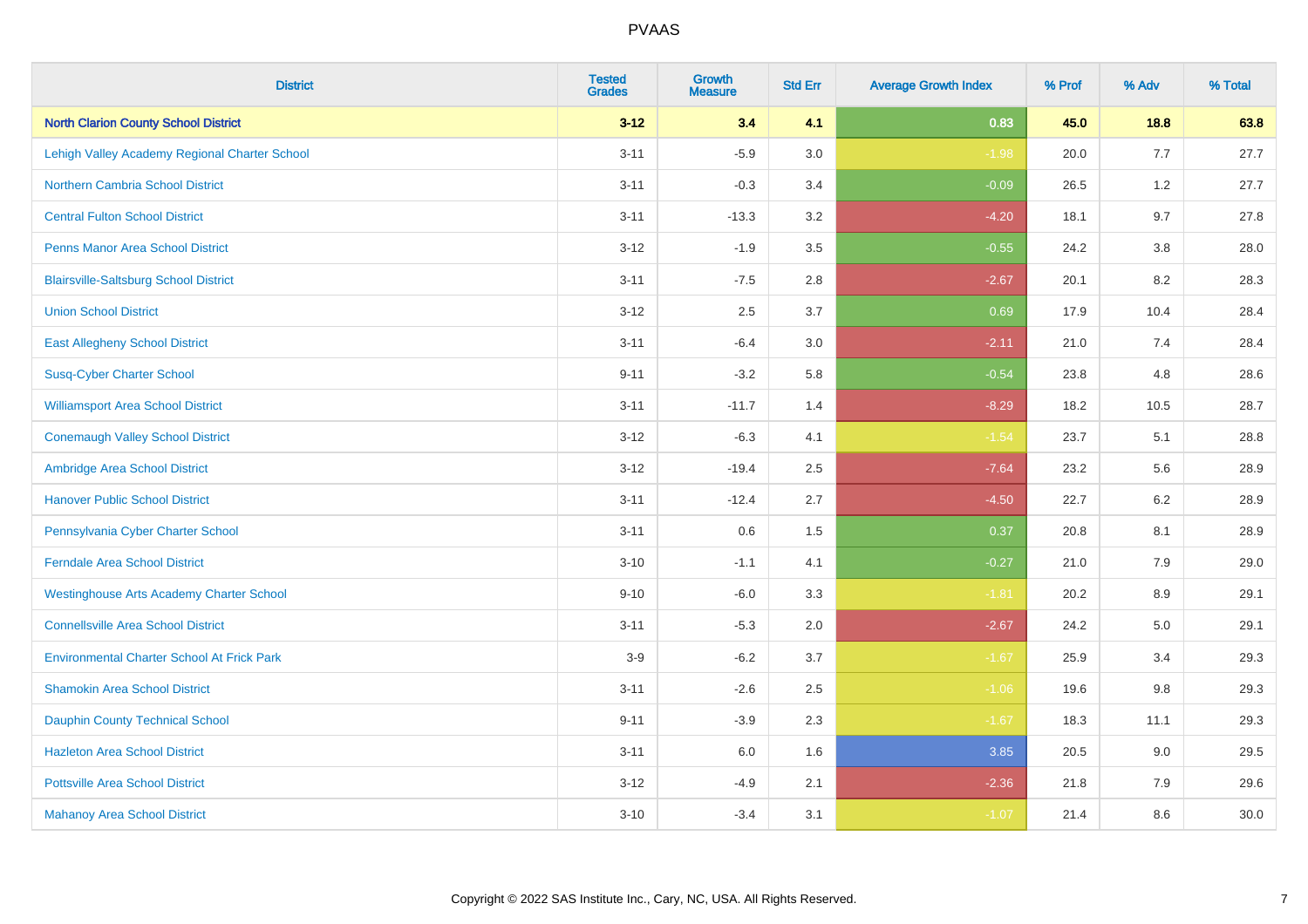| <b>District</b>                             | <b>Tested</b><br><b>Grades</b> | <b>Growth</b><br><b>Measure</b> | <b>Std Err</b> | <b>Average Growth Index</b> | % Prof | % Adv | % Total |
|---------------------------------------------|--------------------------------|---------------------------------|----------------|-----------------------------|--------|-------|---------|
| <b>North Clarion County School District</b> | $3 - 12$                       | 3.4                             | 4.1            | 0.83                        | 45.0   | 18.8  | 63.8    |
| Insight PA Cyber Charter School             | $3 - 11$                       | $-9.4$                          | 5.8            | $-1.62$                     | 25.6   | 4.6   | 30.2    |
| <b>Carbondale Area School District</b>      | $3 - 10$                       | $-2.8$                          | 3.2            | $-0.87$                     | 27.5   | 2.9   | 30.4    |
| <b>Brownsville Area School District</b>     | $3 - 12$                       | 3.9                             | 3.8            | 1.04                        | 22.0   | 8.5   | 30.5    |
| <b>Trinity Area School District</b>         | $3 - 11$                       | $-8.7$                          | 1.8            | $-4.87$                     | 20.9   | 9.8   | 30.8    |
| <b>East Lycoming School District</b>        | $3 - 11$                       | $-10.9$                         | 2.1            | $-5.08$                     | 22.5   | 8.2   | 30.8    |
| Jeannette City School District              | $3 - 11$                       | $-0.7$                          | 3.4            | $-0.20$                     | 26.8   | 4.1   | 30.9    |
| <b>Bristol Borough School District</b>      | $3 - 12$                       | $-5.9$                          | 2.9            | $-2.00$                     | 27.8   | 3.3   | 31.1    |
| Lackawanna Trail School District            | $3 - 10$                       | $-11.0$                         | 3.3            | $-3.35$                     | 13.1   | 18.0  | 31.2    |
| <b>Freedom Area School District</b>         | $3 - 11$                       | $-6.3$                          | 3.1            | $-2.04$                     | 22.9   | 8.4   | 31.3    |
| <b>Wyoming Valley West School District</b>  | $3 - 11$                       | $-5.5$                          | 2.3            | $-2.38$                     | 22.2   | 9.2   | 31.4    |
| <b>Monessen City School District</b>        | $3 - 10$                       | $-3.9$                          | 5.6            | $-0.69$                     | 21.0   | 10.5  | 31.6    |
| <b>Bethlehem Area School District</b>       | $3 - 11$                       | $-4.5$                          | 1.1            | $-3.91$                     | 20.4   | 11.3  | 31.7    |
| North Schuylkill School District            | $3 - 11$                       | $-4.7$                          | 2.2            | $-2.16$                     | 20.2   | 11.7  | 31.9    |
| Susquehanna Township School District        | $3 - 12$                       | 3.9                             | 2.7            | 1.45                        | 19.0   | 13.1  | 32.0    |
| <b>Juniata Valley School District</b>       | $3 - 11$                       | 1.6                             | 3.2            | 0.51                        | 23.1   | 9.4   | 32.5    |
| <b>Cheltenham School District</b>           | $3 - 11$                       | $-17.6$                         | 2.0            | $-8.74$                     | 24.4   | 8.3   | 32.6    |
| <b>Wattsburg Area School District</b>       | $3 - 11$                       | 1.0                             | 2.7            | 0.36                        | 20.4   | 12.4  | 32.7    |
| <b>West York Area School District</b>       | $3 - 12$                       | $-9.8$                          | 2.7            | $-3.57$                     | 21.9   | 10.9  | 32.8    |
| <b>Corry Area School District</b>           | $3 - 11$                       | $-6.8$                          | 2.3            | $-3.01$                     | 24.0   | 8.8   | 32.8    |
| <b>Chartiers-Houston School District</b>    | $3 - 10$                       | $-16.5$                         | 3.5            | $-4.79$                     | 26.3   | 6.6   | 32.9    |
| <b>Carlynton School District</b>            | $3 - 11$                       | $-2.0$                          | 3.2            | $-0.62$                     | 27.9   | 5.2   | 33.1    |
| <b>Forbes Road School District</b>          | $3 - 11$                       | $-11.5$                         | 4.7            | $-2.43$                     | 23.1   | 10.3  | 33.3    |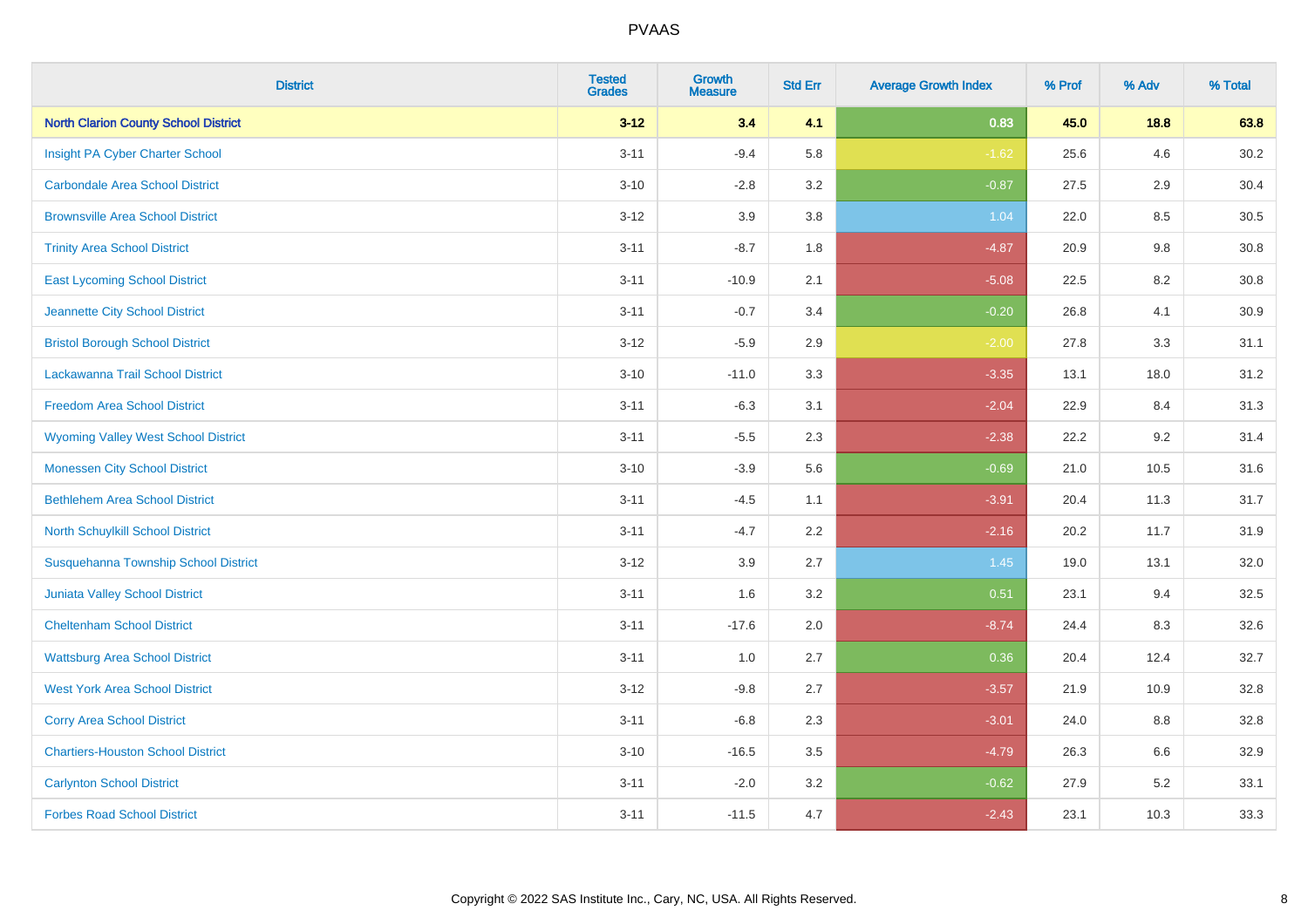| <b>District</b>                                | <b>Tested</b><br><b>Grades</b> | <b>Growth</b><br><b>Measure</b> | <b>Std Err</b> | <b>Average Growth Index</b> | % Prof | % Adv   | % Total |
|------------------------------------------------|--------------------------------|---------------------------------|----------------|-----------------------------|--------|---------|---------|
| <b>North Clarion County School District</b>    | $3 - 12$                       | 3.4                             | 4.1            | 0.83                        | 45.0   | 18.8    | 63.8    |
| <b>Titusville Area School District</b>         | $3 - 11$                       | $-5.0$                          | 2.5            | $-1.98$                     | 26.5   | 6.8     | 33.3    |
| <b>Harmony Area School District</b>            | $3 - 10$                       | $-5.7$                          | 5.0            | $-1.13$                     | 33.3   | 0.0     | 33.3    |
| <b>Berwick Area School District</b>            | $3 - 11$                       | $-6.9$                          | 2.4            | $-2.84$                     | 22.3   | 11.5    | 33.8    |
| Schuylkill Haven Area School District          | $3 - 11$                       | $-5.3$                          | 2.7            | $-1.96$                     | 22.2   | 11.6    | 33.8    |
| <b>Forest Area School District</b>             | $3 - 11$                       | $-1.8$                          | 4.7            | $-0.37$                     | 18.9   | 15.1    | 34.0    |
| <b>Interboro School District</b>               | $3 - 12$                       | $-8.4$                          | 2.0            | $-4.27$                     | 27.6   | 6.4     | 34.1    |
| <b>Milton Area School District</b>             | $3 - 11$                       | $-10.1$                         | 2.5            | $-4.04$                     | 23.0   | 11.3    | 34.2    |
| <b>Marion Center Area School District</b>      | $3 - 10$                       | 0.8                             | 2.9            | 0.27                        | 23.3   | 11.1    | 34.4    |
| Millersburg Area School District               | $3 - 11$                       | $-6.6$                          | 3.4            | $-1.92$                     | 24.1   | 10.3    | 34.5    |
| Lehigh Valley Charter High School For The Arts | $9 - 10$                       | $-11.8$                         | 2.5            | $-4.76$                     | 28.9   | 5.7     | 34.6    |
| <b>Tulpehocken Area School District</b>        | $3 - 12$                       | 1.0                             | 4.9            | 0.20                        | 11.5   | 23.1    | 34.6    |
| Jefferson-Morgan School District               | $3 - 10$                       | $-12.0$                         | 3.9            | $-3.09$                     | 28.6   | 6.1     | 34.7    |
| <b>Forest City Regional School District</b>    | $3 - 12$                       | $-1.2$                          | 3.6            | $-0.33$                     | 26.5   | 8.2     | 34.7    |
| <b>Towanda Area School District</b>            | $3 - 11$                       | $-4.0$                          | 2.6            | $-1.52$                     | 24.8   | $9.9\,$ | 34.8    |
| Southern Fulton School District                | $3 - 11$                       | $-5.1$                          | 4.0            | $-1.29$                     | 21.7   | 13.0    | 34.8    |
| <b>Bensalem Township School District</b>       | $3 - 11$                       | 1.0                             | 1.6            | 0.63                        | 24.3   | 10.7    | 34.9    |
| <b>Eastern Lebanon County School District</b>  | $3 - 11$                       | 4.0                             | 2.1            | 1.89                        | 23.5   | 11.5    | 35.0    |
| East Stroudsburg Area School District          | $3 - 11$                       | $-4.9$                          | 1.4            | $-3.38$                     | 22.7   | 12.5    | 35.2    |
| <b>Cranberry Area School District</b>          | $3 - 12$                       | $-0.9$                          | 3.1            | $-0.29$                     | 25.5   | 9.7     | 35.2    |
| <b>Commodore Perry School District</b>         | $3 - 11$                       | $-10.4$                         | 4.5            | $-2.30$                     | 29.4   | 5.9     | 35.3    |
| <b>Ellwood City Area School District</b>       | $3 - 11$                       | $-12.5$                         | 3.1            | $-4.00$                     | 26.7   | 8.7     | 35.4    |
| <b>Laurel Highlands School District</b>        | $3 - 11$                       | $-3.8$                          | 2.3            | $-1.63$                     | 20.9   | 14.6    | 35.4    |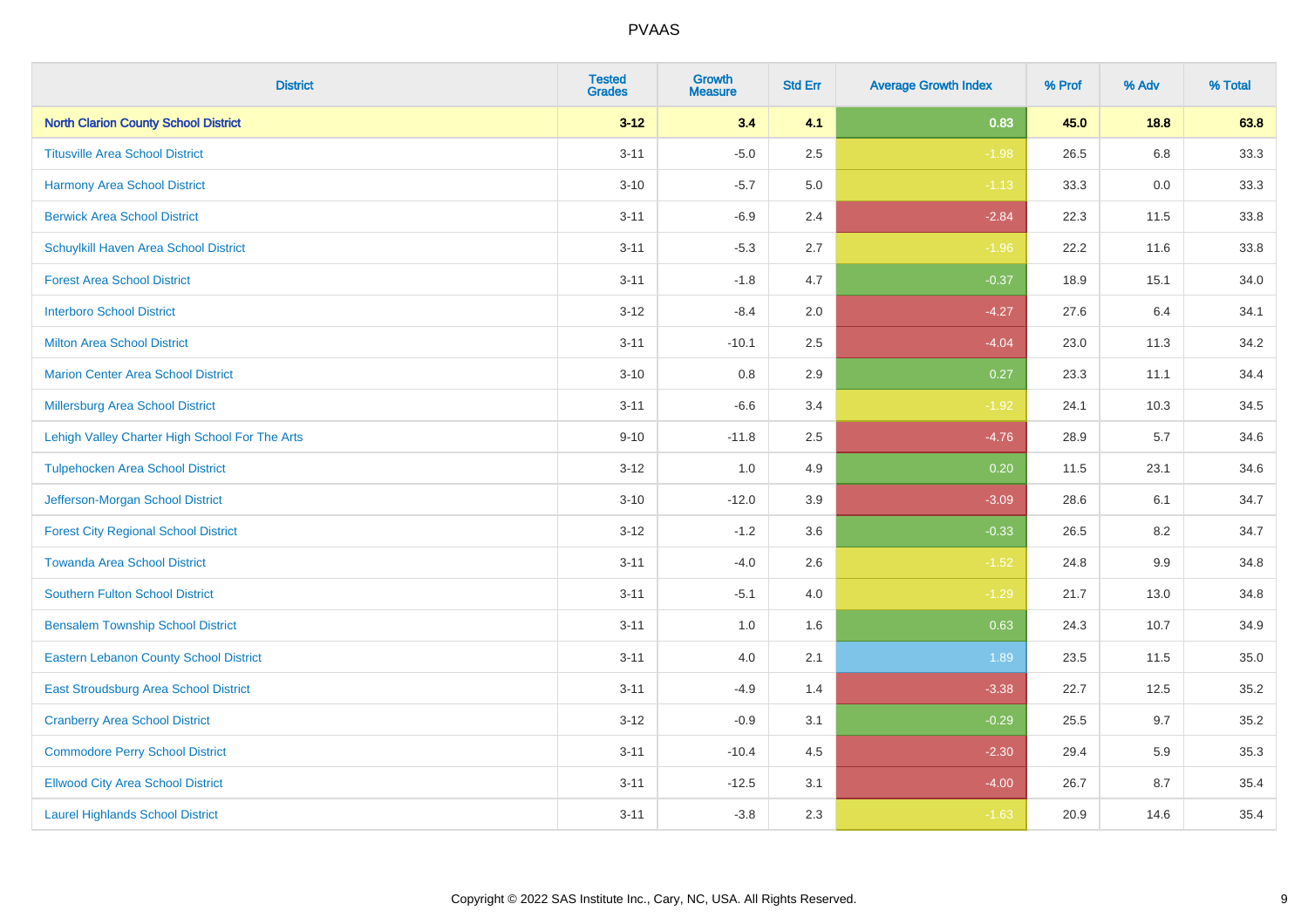| <b>District</b>                             | <b>Tested</b><br><b>Grades</b> | <b>Growth</b><br><b>Measure</b> | <b>Std Err</b> | <b>Average Growth Index</b> | % Prof | % Adv | % Total |
|---------------------------------------------|--------------------------------|---------------------------------|----------------|-----------------------------|--------|-------|---------|
| <b>North Clarion County School District</b> | $3 - 12$                       | 3.4                             | 4.1            | 0.83                        | 45.0   | 18.8  | 63.8    |
| <b>Northeast Bradford School District</b>   | $3 - 10$                       | $-5.0$                          | 3.7            | $-1.35$                     | 30.6   | 4.8   | 35.5    |
| <b>Somerset Area School District</b>        | $3 - 11$                       | $-7.6$                          | 2.4            | $-3.17$                     | 21.0   | 14.5  | 35.5    |
| <b>Upper Darby School District</b>          | $3 - 12$                       | 11.2                            | 1.4            | 8.28                        | 23.8   | 11.8  | 35.6    |
| <b>Panther Valley School District</b>       | $3-12$                         | $-13.3$                         | 3.2            | $-4.10$                     | 31.5   | 4.1   | 35.6    |
| <b>Centennial School District</b>           | $3 - 10$                       | 1.5                             | 1.5            | 0.98                        | 23.6   | 12.4  | 36.0    |
| <b>Brentwood Borough School District</b>    | $3 - 11$                       | 1.3                             | 3.0            | 0.44                        | 20.2   | 16.0  | 36.2    |
| <b>Mercer Area School District</b>          | $3 - 11$                       | 2.2                             | 3.1            | 0.70                        | 24.4   | 11.8  | 36.2    |
| <b>Mid Valley School District</b>           | $3 - 10$                       | $-11.1$                         | 2.7            | $-4.07$                     | 28.3   | 8.1   | 36.4    |
| <b>Reynolds School District</b>             | $3 - 10$                       | $-3.0$                          | 3.5            | $-0.87$                     | 27.3   | 9.1   | 36.4    |
| <b>Warren County School District</b>        | $3 - 11$                       | $-0.1$                          | 1.6            | $-0.06$                     | 26.7   | 9.7   | 36.4    |
| <b>Franklin Area School District</b>        | $3 - 11$                       | $-3.7$                          | 2.6            | $-1.43$                     | 30.5   | 5.9   | 36.4    |
| <b>Big Spring School District</b>           | $3 - 11$                       | $-9.8$                          | 2.3            | $-4.32$                     | 23.6   | 12.9  | 36.5    |
| <b>Montgomery Area School District</b>      | $3 - 11$                       | $-5.8$                          | 3.2            | $-1.83$                     | 25.0   | 11.5  | 36.5    |
| Southern Tioga School District              | $3 - 11$                       | $-0.1$                          | 2.8            | $-0.03$                     | 26.3   | 10.3  | 36.6    |
| <b>Greenville Area School District</b>      | $3 - 11$                       | $-13.2$                         | 3.0            | $-4.45$                     | 32.1   | 4.6   | 36.7    |
| <b>Canton Area School District</b>          | $3 - 11$                       | 8.4                             | 2.9            | 2.92                        | 13.8   | 23.0  | 36.8    |
| <b>Bethlehem-Center School District</b>     | $3 - 10$                       | 2.1                             | 3.5            | 0.59                        | 32.3   | 4.6   | 36.9    |
| <b>Salisbury Township School District</b>   | $3 - 11$                       | 5.8                             | 3.6            | 1.62                        | 24.4   | 12.6  | 37.0    |
| <b>Ringgold School District</b>             | $3 - 11$                       | 2.9                             | 2.2            | 1.32                        | 23.8   | 13.3  | 37.1    |
| <b>Minersville Area School District</b>     | $3 - 11$                       | $-2.9$                          | 3.4            | $-0.86$                     | 27.4   | 9.7   | 37.1    |
| <b>Conneaut School District</b>             | $3-12$                         | $-2.3$                          | 2.6            | $-0.91$                     | 27.4   | 9.7   | 37.1    |
| <b>Easton Area School District</b>          | $3 - 12$                       | 6.3                             | 1.3            | 4.91                        | 24.1   | 13.0  | 37.1    |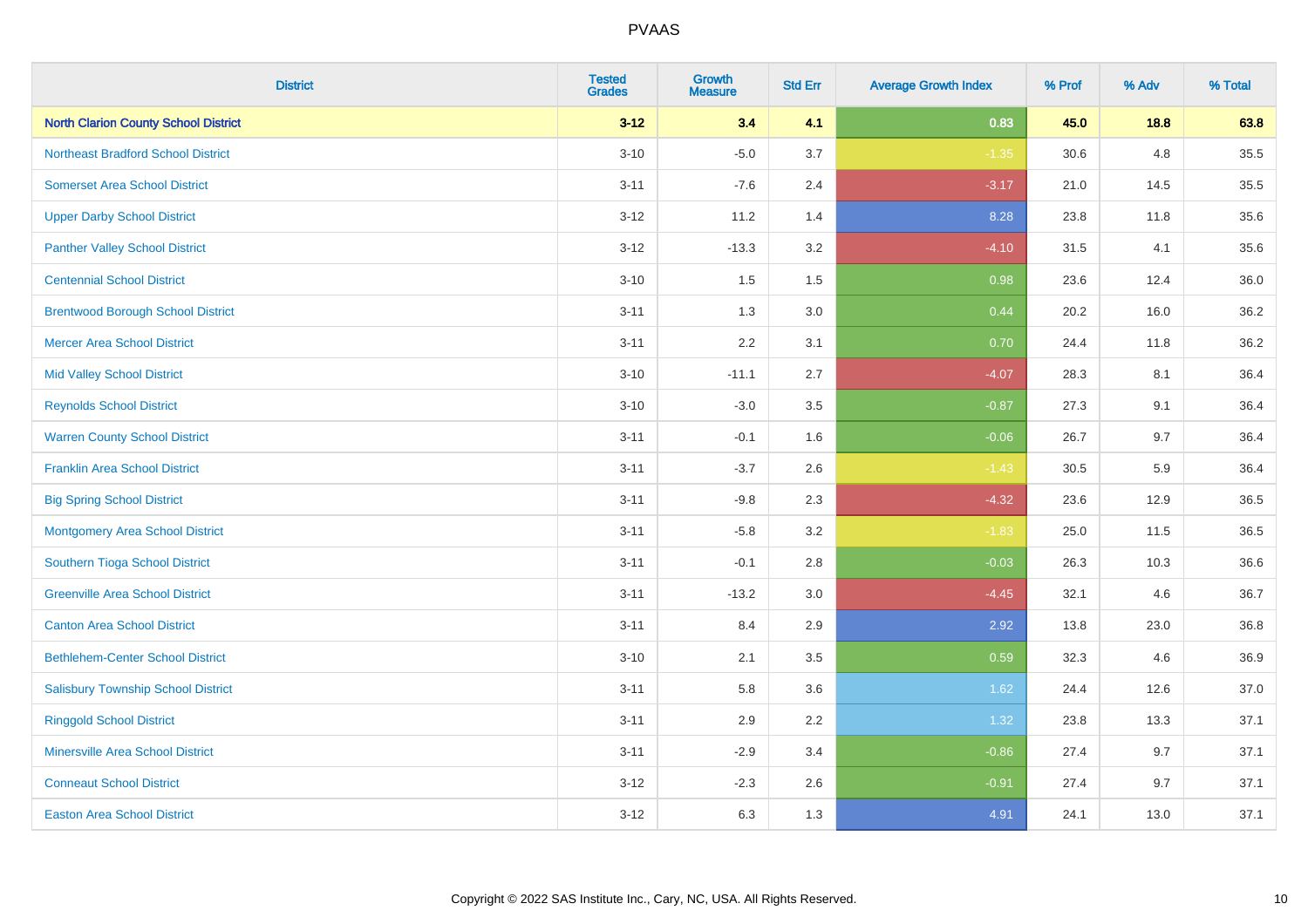| <b>District</b>                             | <b>Tested</b><br><b>Grades</b> | <b>Growth</b><br><b>Measure</b> | <b>Std Err</b> | <b>Average Growth Index</b> | % Prof | % Adv   | % Total |
|---------------------------------------------|--------------------------------|---------------------------------|----------------|-----------------------------|--------|---------|---------|
| <b>North Clarion County School District</b> | $3 - 12$                       | 3.4                             | 4.1            | 0.83                        | 45.0   | 18.8    | 63.8    |
| <b>Butler Area School District</b>          | $3 - 11$                       | $-14.1$                         | $1.5$          | $-9.60$                     | 26.4   | 11.1    | 37.5    |
| <b>Moshannon Valley School District</b>     | $3 - 10$                       | $-5.1$                          | 4.6            | $-1.12$                     | 25.0   | 12.5    | 37.5    |
| <b>Deer Lakes School District</b>           | $3 - 11$                       | $-10.0$                         | 2.5            | $-4.02$                     | 27.7   | $9.9\,$ | 37.6    |
| Southern Huntingdon County School District  | $3 - 11$                       | $-5.9$                          | 3.4            | $-1.76$                     | 32.8   | 4.9     | 37.7    |
| <b>Riverside School District</b>            | $3 - 11$                       | $-6.2$                          | 2.7            | $-2.33$                     | 20.8   | 17.0    | 37.7    |
| <b>Yough School District</b>                | $3 - 10$                       | $-6.2$                          | 2.7            | $-2.27$                     | 28.9   | 8.8     | 37.7    |
| <b>Port Allegany School District</b>        | $3 - 11$                       | 6.5                             | 3.7            | 1.74                        | 26.4   | 11.3    | 37.7    |
| <b>Wellsboro Area School District</b>       | $3 - 11$                       | $-6.3$                          | 3.0            | $-2.08$                     | 24.4   | 13.4    | 37.8    |
| <b>Elk Lake School District</b>             | $3 - 11$                       | $-6.1$                          | 2.9            | $-2.12$                     | 26.3   | 11.6    | 37.9    |
| <b>Governor Mifflin School District</b>     | $3 - 11$                       | $-4.4$                          | 1.6            | $-2.69$                     | 30.3   | 7.7     | 38.0    |
| <b>Cambria Heights School District</b>      | $3 - 10$                       | $-6.2$                          | 2.9            | $-2.11$                     | 25.0   | 13.0    | 38.0    |
| <b>Chartiers Valley School District</b>     | $3 - 11$                       | $-9.1$                          | 2.1            | $-4.23$                     | 20.7   | 17.4    | 38.0    |
| <b>Central Dauphin School District</b>      | $3 - 11$                       | $-5.2$                          | 1.2            | $-4.24$                     | 29.3   | 8.7     | 38.0    |
| <b>Charleroi School District</b>            | $3 - 11$                       | $-4.3$                          | 2.7            | $-1.55$                     | 22.2   | 15.9    | 38.1    |
| <b>Bucks County Technical High School</b>   | $9 - 10$                       | $-2.9$                          | 2.2            | $-1.29$                     | 27.7   | 10.4    | 38.2    |
| Catasauqua Area School District             | $3 - 12$                       | $-7.3$                          | 2.8            | $-2.58$                     | 27.1   | 11.2    | 38.3    |
| <b>Bangor Area School District</b>          | $3 - 12$                       | $-1.2$                          | 2.0            | $-0.60$                     | 25.8   | 12.7    | 38.5    |
| Southeastern Greene School District         | $3 - 10$                       | $-2.3$                          | 4.4            | $-0.53$                     | 29.0   | 9.7     | 38.7    |
| Philipsburg-Osceola Area School District    | $3 - 11$                       | 4.1                             | 3.0            | 1.37                        | 22.5   | 16.2    | 38.8    |
| <b>Pottsgrove School District</b>           | $3 - 11$                       | $-5.5$                          | 2.0            | $-2.78$                     | 28.6   | 10.3    | 38.8    |
| Salisbury-Elk Lick School District          | $3 - 11$                       | $-8.4$                          | 5.8            | $-1.45$                     | 33.3   | 5.6     | 38.9    |
| <b>Blue Ridge School District</b>           | $3 - 11$                       | 8.3                             | 3.7            | 2.24                        | 29.6   | 9.3     | 38.9    |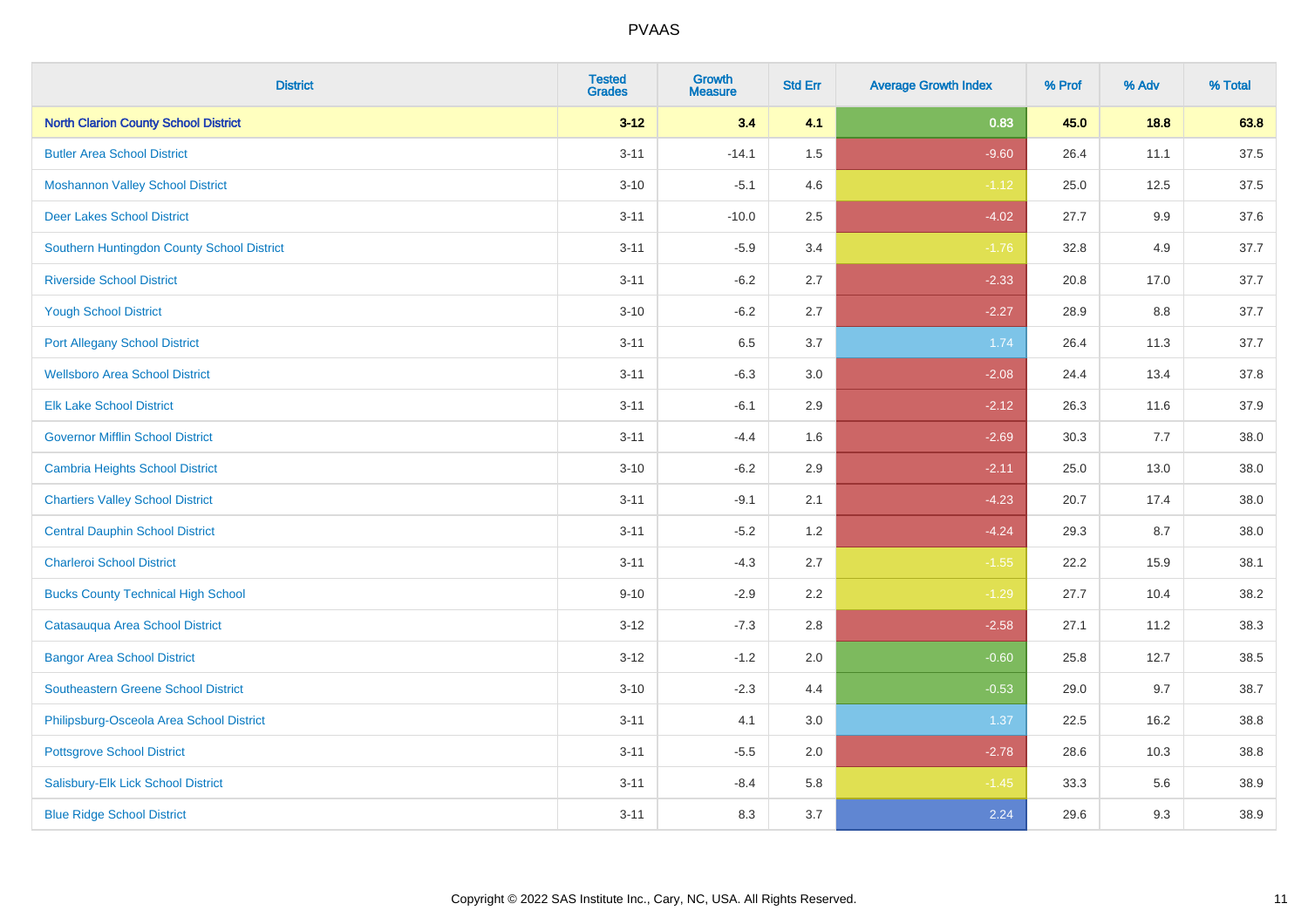| <b>District</b>                               | <b>Tested</b><br><b>Grades</b> | <b>Growth</b><br><b>Measure</b> | <b>Std Err</b> | <b>Average Growth Index</b> | % Prof | % Adv   | % Total |
|-----------------------------------------------|--------------------------------|---------------------------------|----------------|-----------------------------|--------|---------|---------|
| <b>North Clarion County School District</b>   | $3 - 12$                       | 3.4                             | 4.1            | 0.83                        | 45.0   | 18.8    | 63.8    |
| <b>Pleasant Valley School District</b>        | $3 - 11$                       | $-3.3$                          | 1.8            | $-1.80$                     | 28.5   | 10.4    | 39.0    |
| <b>Uniontown Area School District</b>         | $3 - 11$                       | $-2.8$                          | 3.1            | $-0.91$                     | 31.7   | 7.3     | 39.0    |
| <b>Forest Hills School District</b>           | $3 - 11$                       | 1.8                             | 2.5            | 0.71                        | 28.8   | 10.3    | 39.1    |
| <b>Penn-Delco School District</b>             | $3 - 11$                       | 1.3                             | 1.8            | 0.75                        | 26.5   | 12.6    | 39.1    |
| <b>Shikellamy School District</b>             | $3 - 10$                       | $-8.3$                          | 2.4            | $-3.42$                     | 20.8   | 18.5    | 39.2    |
| Selinsgrove Area School District              | $3 - 12$                       | $-5.7$                          | 2.1            | $-2.74$                     | 25.4   | 13.9    | 39.2    |
| <b>Troy Area School District</b>              | $3 - 10$                       | $-4.7$                          | 3.2            | $-1.46$                     | 22.8   | 16.5    | 39.2    |
| Northern Lehigh School District               | $3 - 12$                       | 6.1                             | 2.5            | 2.42                        | 21.4   | 18.0    | 39.3    |
| <b>Chambersburg Area School District</b>      | $3 - 11$                       | $-5.6$                          | 1.3            | $-4.42$                     | 24.2   | 15.2    | 39.4    |
| <b>Cameron County School District</b>         | $3 - 12$                       | $-5.0$                          | 4.4            | $-1.12$                     | 34.9   | 4.8     | 39.7    |
| <b>Ligonier Valley School District</b>        | $3 - 11$                       | $-10.8$                         | 3.1            | $-3.43$                     | 34.1   | 5.8     | 39.9    |
| <b>Tri-Valley School District</b>             | $3 - 10$                       | $-2.7$                          | 3.9            | $-0.69$                     | 31.0   | 9.5     | 40.5    |
| <b>Union City Area School District</b>        | $3 - 12$                       | $-8.7$                          | 3.3            | $-2.59$                     | 29.7   | 10.9    | 40.6    |
| <b>Susquehanna Community School District</b>  | $3 - 11$                       | $-4.5$                          | 3.8            | $-1.19$                     | 31.9   | 8.8     | 40.7    |
| <b>Derry Area School District</b>             | $3 - 11$                       | $-11.8$                         | 2.6            | $-4.53$                     | 34.8   | 6.1     | 40.9    |
| Lehigh Career & Technical Institute           | $10 - 12$                      | $-0.7$                          | 6.3            | $-0.11$                     | 36.4   | 4.6     | 40.9    |
| <b>Keystone Oaks School District</b>          | $3 - 11$                       | $-7.2$                          | 2.3            | $-3.14$                     | 30.0   | 11.1    | 41.0    |
| <b>Weatherly Area School District</b>         | $3 - 11$                       | $-5.8$                          | 4.0            | $-1.44$                     | 32.1   | $8.9\,$ | 41.1    |
| <b>Shanksville-Stonycreek School District</b> | $3 - 10$                       | $-8.6$                          | 5.5            | $-1.55$                     | 17.6   | 23.5    | 41.2    |
| <b>Kiski Area School District</b>             | $3 - 11$                       | $-4.0$                          | 2.0            | $-1.99$                     | 23.1   | 18.2    | 41.3    |
| <b>Purchase Line School District</b>          | $3 - 12$                       | 4.3                             | 3.3            | 1.30                        | 32.3   | 9.0     | 41.4    |
| <b>Pittston Area School District</b>          | $3 - 11$                       | $-8.2$                          | 2.2            | $-3.75$                     | 26.7   | 14.8    | 41.5    |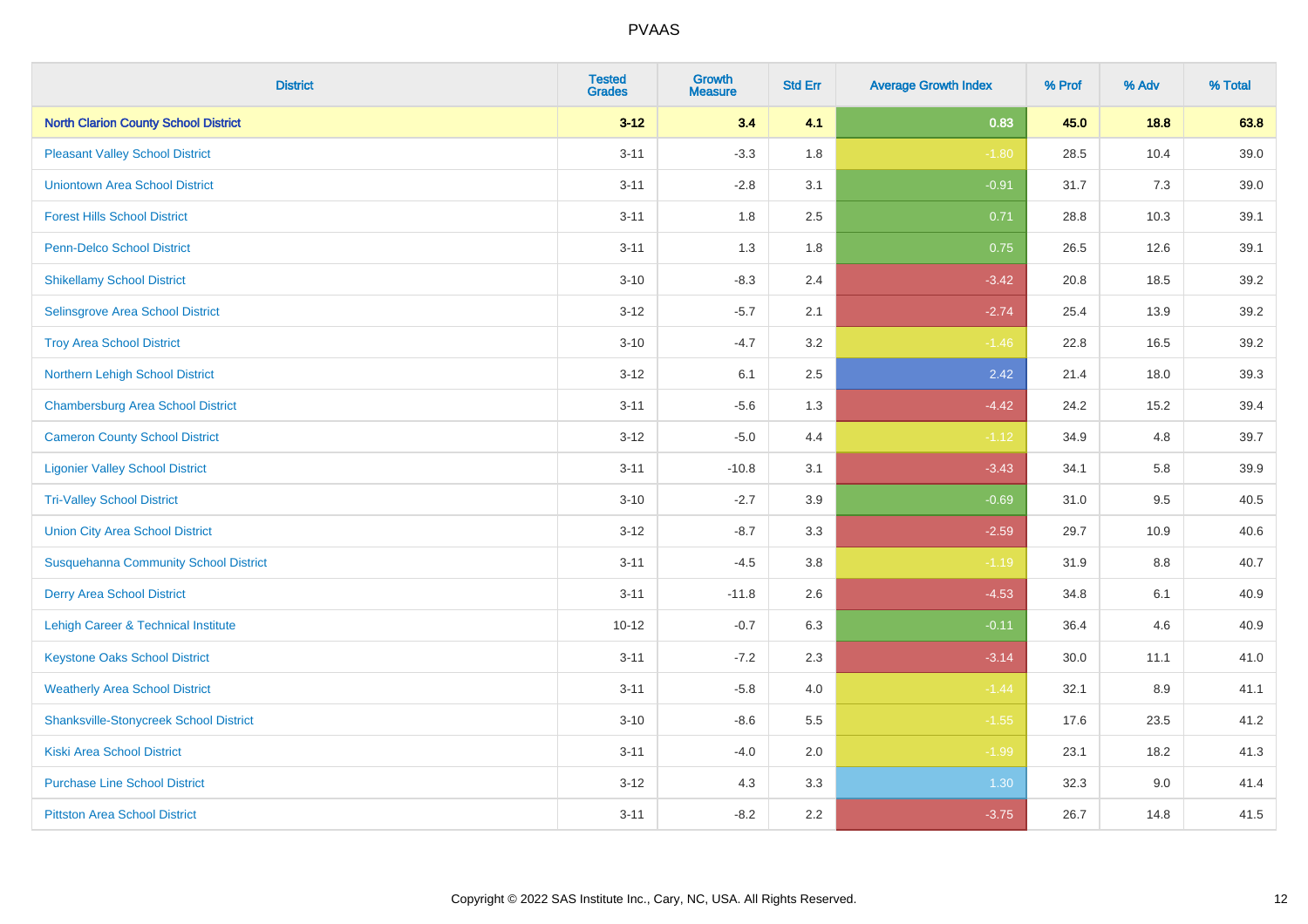| <b>District</b>                                    | <b>Tested</b><br><b>Grades</b> | <b>Growth</b><br><b>Measure</b> | <b>Std Err</b> | <b>Average Growth Index</b> | % Prof | % Adv | % Total |
|----------------------------------------------------|--------------------------------|---------------------------------|----------------|-----------------------------|--------|-------|---------|
| <b>North Clarion County School District</b>        | $3 - 12$                       | 3.4                             | 4.1            | 0.83                        | 45.0   | 18.8  | 63.8    |
| <b>Wyoming Area School District</b>                | $3 - 10$                       | $-5.5$                          | 2.5            | $-2.21$                     | 32.0   | 9.6   | 41.6    |
| <b>West Middlesex Area School District</b>         | $3 - 10$                       | $-7.4$                          | 3.5            | $-2.11$                     | 32.0   | 9.6   | 41.6    |
| <b>Northern Potter School District</b>             | $3 - 12$                       | 6.8                             | 4.6            | 1.48                        | 30.6   | 11.1  | 41.7    |
| <b>Old Forge School District</b>                   | $3 - 12$                       | $-11.3$                         | 3.1            | $-3.62$                     | 28.6   | 13.2  | 41.8    |
| <b>School Lane Charter School</b>                  | $3 - 11$                       | 2.6                             | 3.6            | 0.72                        | 23.1   | 18.7  | 41.8    |
| <b>Keystone Central School District</b>            | $3 - 11$                       | 3.6                             | 1.8            | 2.04                        | 27.1   | 14.6  | 41.8    |
| <b>Juniata County School District</b>              | $3 - 12$                       | 7.7                             | 2.0            | 3.81                        | 22.9   | 18.9  | 41.8    |
| <b>Collegium Charter School</b>                    | $3 - 10$                       | 21.2                            | 2.6            | 8.18                        | 25.4   | 16.4  | 41.8    |
| Northern Tioga School District                     | $3 - 12$                       | 6.8                             | 2.6            | 2.64                        | 25.0   | 16.9  | 41.9    |
| <b>Neshannock Township School District</b>         | $3 - 10$                       | $-12.5$                         | 2.7            | $-4.73$                     | 29.0   | 13.0  | 42.0    |
| Mount Pleasant Area School District                | $3 - 11$                       | $-5.4$                          | 2.3            | $-2.37$                     | 33.3   | 8.7   | 42.0    |
| <b>Oxford Area School District</b>                 | $3 - 11$                       | $-3.1$                          | 1.8            | $-1.77$                     | 27.5   | 14.5  | 42.0    |
| <b>Avella Area School District</b>                 | $3 - 12$                       | 1.6                             | 4.7            | 0.34                        | 34.8   | 7.2   | 42.0    |
| <b>Grove City Area School District</b>             | $3 - 12$                       | $-8.8$                          | 2.3            | $-3.89$                     | 25.6   | 16.4  | 42.0    |
| <b>Crawford Central School District</b>            | $3 - 11$                       | 5.7                             | 2.1            | 2.71                        | 26.4   | 15.8  | 42.1    |
| <b>Oil City Area School District</b>               | $3 - 11$                       | 8.6                             | 2.4            | 3.56                        | 29.1   | 13.1  | 42.2    |
| <b>Solanco School District</b>                     | $3 - 11$                       | 2.2                             | 1.8            | 1.18                        | 27.2   | 15.0  | 42.3    |
| <b>Northgate School District</b>                   | $3 - 11$                       | $-3.0$                          | 3.4            | $-0.85$                     | 35.6   | 6.8   | 42.4    |
| <b>Commonwealth Charter Academy Charter School</b> | $3 - 10$                       | 4.2                             | 1.6            | 2.68                        | 27.0   | 15.6  | 42.5    |
| <b>Conrad Weiser Area School District</b>          | $3 - 11$                       | 7.1                             | 2.1            | 3.34                        | 28.2   | 14.4  | 42.6    |
| <b>New Brighton Area School District</b>           | $3 - 11$                       | $-2.1$                          | 3.2            | $-0.65$                     | 31.5   | 11.1  | 42.6    |
| <b>Central Greene School District</b>              | $3 - 11$                       | $-0.4$                          | 2.5            | $-0.15$                     | 27.8   | 14.8  | 42.6    |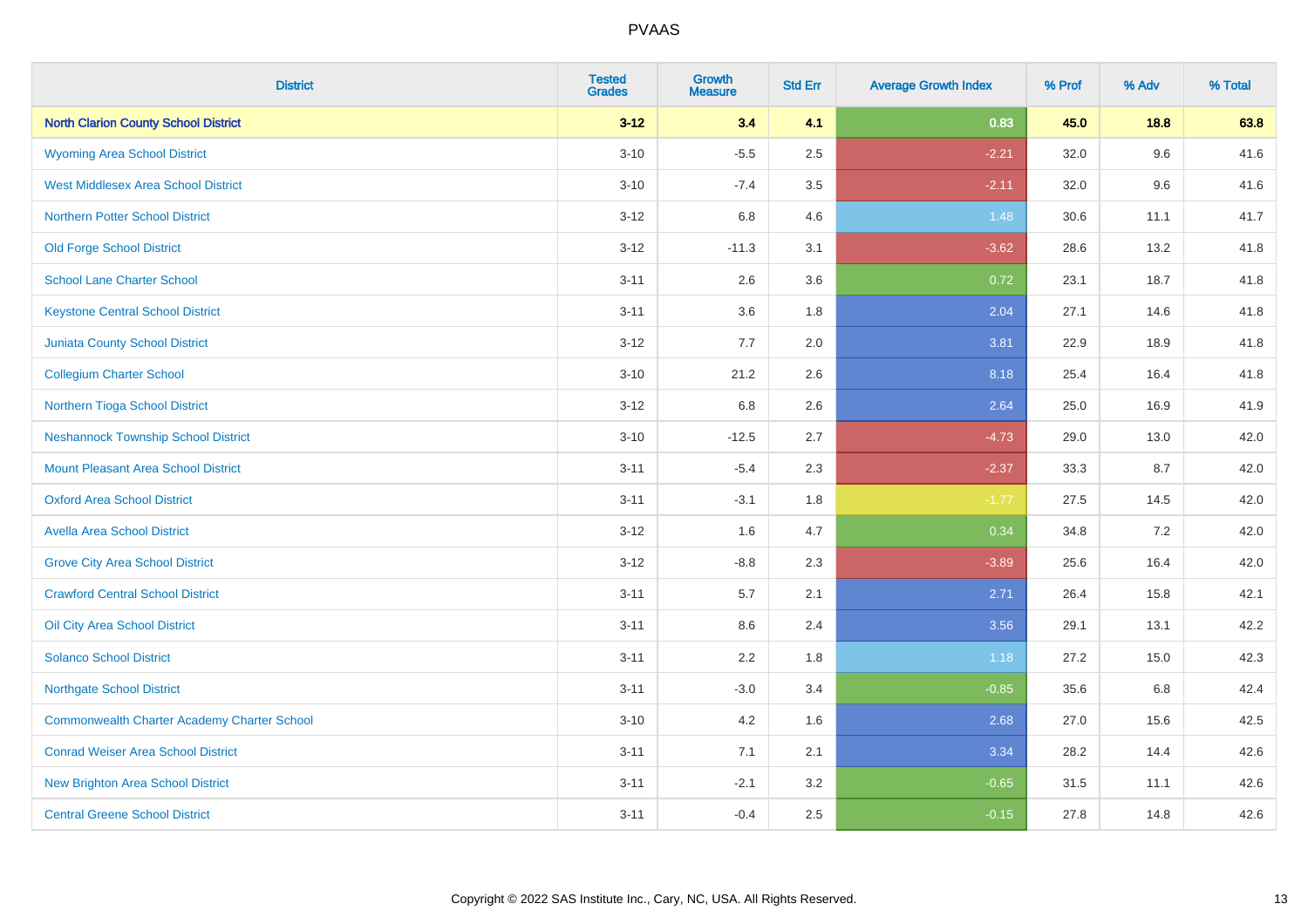| <b>District</b>                             | <b>Tested</b><br><b>Grades</b> | <b>Growth</b><br><b>Measure</b> | <b>Std Err</b> | <b>Average Growth Index</b> | % Prof | % Adv  | % Total |
|---------------------------------------------|--------------------------------|---------------------------------|----------------|-----------------------------|--------|--------|---------|
| <b>North Clarion County School District</b> | $3 - 12$                       | 3.4                             | 4.1            | 0.83                        | 45.0   | $18.8$ | 63.8    |
| <b>Leechburg Area School District</b>       | $3 - 11$                       | $7.0\,$                         | 3.9            | 1.79                        | 37.7   | 4.9    | 42.6    |
| <b>Ridley School District</b>               | $3 - 12$                       | 0.3                             | 1.6            | 0.21                        | 32.0   | 10.7   | 42.6    |
| <b>Kennett Consolidated School District</b> | $3 - 11$                       | $-10.4$                         | 1.7            | $-6.27$                     | 28.7   | 14.0   | 42.7    |
| <b>Exeter Township School District</b>      | $3 - 11$                       | $-1.0$                          | 1.7            | $-0.58$                     | 27.2   | 15.6   | 42.8    |
| Altoona Area School District                | $3 - 12$                       | 0.1                             | 1.5            | 0.07                        | 29.0   | 13.8   | 42.8    |
| <b>West Greene School District</b>          | $3 - 11$                       | $-8.1$                          | 3.9            | $-2.08$                     | 31.0   | 11.9   | 42.9    |
| <b>Union Area School District</b>           | $3 - 11$                       | $-6.5$                          | 3.8            | $-1.70$                     | 30.6   | 12.2   | 42.9    |
| <b>Millville Area School District</b>       | $3 - 12$                       | $-5.6$                          | 4.4            | $-1.26$                     | 31.4   | 11.4   | 42.9    |
| <b>Highlands School District</b>            | $3 - 11$                       | $-1.3$                          | 2.3            | $-0.55$                     | 32.6   | 10.5   | 43.0    |
| Northern Bedford County School District     | $3 - 11$                       | $-2.3$                          | 3.3            | $-0.69$                     | 26.2   | 16.9   | 43.1    |
| <b>Penn Cambria School District</b>         | $3 - 11$                       | $-4.5$                          | 2.4            | $-1.86$                     | 27.3   | 15.8   | 43.2    |
| Octorara Area School District               | $3 - 11$                       | $-7.5$                          | 3.2            | $-2.35$                     | 26.1   | 17.0   | 43.2    |
| <b>Allegheny Valley School District</b>     | $3 - 11$                       | $-1.9$                          | 3.9            | $-0.48$                     | 31.8   | 11.4   | 43.2    |
| Southern Columbia Area School District      | $3 - 11$                       | $-8.5$                          | 3.0            | $-2.83$                     | 30.5   | 12.8   | 43.3    |
| <b>Apollo-Ridge School District</b>         | $3 - 12$                       | 9.5                             | 3.0            | 3.23                        | 34.0   | 9.4    | 43.4    |
| <b>Lakeland School District</b>             | $3 - 11$                       | 13.3                            | 2.8            | 4.80                        | 22.2   | 21.2   | 43.4    |
| <b>Northwest Area School District</b>       | $3 - 10$                       | $-3.2$                          | 3.3            | $-0.97$                     | 30.4   | 13.0   | 43.5    |
| <b>Hamburg Area School District</b>         | $3 - 11$                       | $0.6\,$                         | 2.4            | 0.25                        | 28.0   | 15.5   | 43.6    |
| <b>Bentworth School District</b>            | $3 - 11$                       | 7.0                             | 3.0            | 2.36                        | 26.6   | 17.0   | 43.6    |
| <b>Greensburg Salem School District</b>     | $3 - 11$                       | $-6.9$                          | 2.2            | $-3.06$                     | 30.3   | 13.3   | 43.6    |
| <b>Austin Area School District</b>          | $3 - 11$                       | 2.6                             | 6.0            | 0.43                        | 25.0   | 18.8   | 43.8    |
| <b>Pine Grove Area School District</b>      | $3 - 11$                       | $-1.1$                          | 3.0            | $-0.36$                     | 29.5   | 14.3   | 43.8    |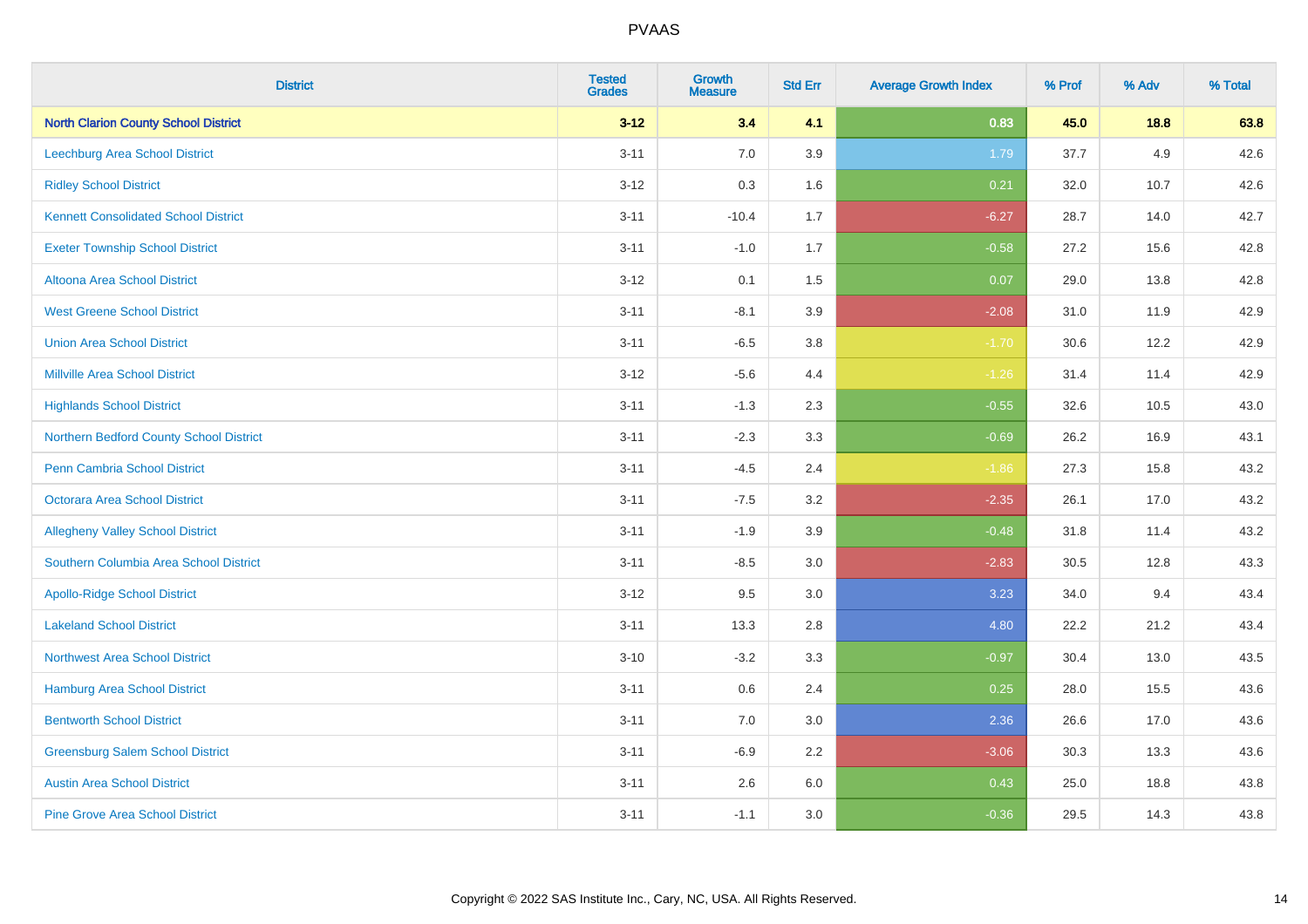| <b>District</b>                             | <b>Tested</b><br><b>Grades</b> | <b>Growth</b><br><b>Measure</b> | <b>Std Err</b> | <b>Average Growth Index</b> | % Prof | % Adv | % Total |
|---------------------------------------------|--------------------------------|---------------------------------|----------------|-----------------------------|--------|-------|---------|
| <b>North Clarion County School District</b> | $3 - 12$                       | 3.4                             | 4.1            | 0.83                        | 45.0   | 18.8  | 63.8    |
| <b>Agora Cyber Charter School</b>           | $3 - 11$                       | 14.6                            | 2.4            | 6.03                        | 24.7   | 19.5  | 44.2    |
| <b>Chestnut Ridge School District</b>       | $3 - 12$                       | 4.0                             | 2.9            | 1.38                        | 33.2   | 11.0  | 44.2    |
| <b>Susquenita School District</b>           | $3 - 11$                       | $-5.9$                          | 2.6            | $-2.28$                     | 30.6   | 13.9  | 44.4    |
| <b>Smethport Area School District</b>       | $3 - 12$                       | 5.8                             | 3.8            | 1.52                        | 24.6   | 20.0  | 44.6    |
| <b>Fort Cherry School District</b>          | $3 - 10$                       | $-0.7$                          | 3.1            | $-0.21$                     | 30.6   | 14.1  | 44.7    |
| <b>Steel Valley School District</b>         | $3 - 11$                       | 11.1                            | 3.3            | 3.33                        | 34.8   | 10.1  | 44.9    |
| <b>Elizabeth Forward School District</b>    | $3 - 11$                       | $-5.5$                          | 2.5            | $-2.25$                     | 32.2   | 12.8  | 45.0    |
| <b>Shaler Area School District</b>          | $3 - 11$                       | $-2.1$                          | 1.8            | $-1.18$                     | 32.0   | 13.0  | 45.0    |
| <b>Clarion Area School District</b>         | $3 - 11$                       | 3.2                             | 3.7            | 0.88                        | 31.7   | 13.3  | 45.0    |
| <b>South Park School District</b>           | $3 - 11$                       | $-8.8$                          | 2.5            | $-3.46$                     | 28.1   | 17.0  | 45.2    |
| Huntingdon Area School District             | $3 - 11$                       | 5.8                             | 2.6            | 2.28                        | 27.8   | 17.4  | 45.2    |
| <b>Upper Perkiomen School District</b>      | $3 - 11$                       | 5.7                             | 1.9            | 3.04                        | 25.4   | 19.9  | 45.4    |
| <b>Burrell School District</b>              | $3 - 11$                       | $-1.5$                          | 3.3            | $-0.44$                     | 27.8   | 17.7  | 45.6    |
| <b>Mohawk Area School District</b>          | $3 - 11$                       | $-10.5$                         | 2.8            | $-3.75$                     | 35.1   | 10.6  | 45.7    |
| <b>Hatboro-Horsham School District</b>      | $3 - 11$                       | $-2.7$                          | 1.6            | $-1.65$                     | 27.9   | 17.9  | 45.8    |
| Mifflinburg Area School District            | $3 - 11$                       | $-6.0$                          | 2.1            | $-2.87$                     | 32.7   | 13.3  | 46.0    |
| <b>Laurel School District</b>               | $3 - 11$                       | 13.0                            | 3.1            | 4.19                        | 30.3   | 15.7  | 46.1    |
| Northwestern School District                | $3 - 11$                       | $-14.6$                         | 3.2            | $-4.51$                     | 32.5   | 13.7  | 46.2    |
| <b>North Star School District</b>           | $3 - 11$                       | 1.1                             | 3.3            | 0.34                        | 26.2   | 20.0  | 46.2    |
| <b>North Hills School District</b>          | $3 - 11$                       | $-15.8$                         | 1.8            | $-8.84$                     | 26.4   | 19.8  | 46.2    |
| <b>Shippensburg Area School District</b>    | $3 - 11$                       | 0.5                             | 1.8            | 0.26                        | 23.5   | 22.8  | 46.3    |
| <b>Otto-Eldred School District</b>          | $3 - 11$                       | $-0.5$                          | 3.5            | $-0.13$                     | 35.8   | 10.5  | 46.3    |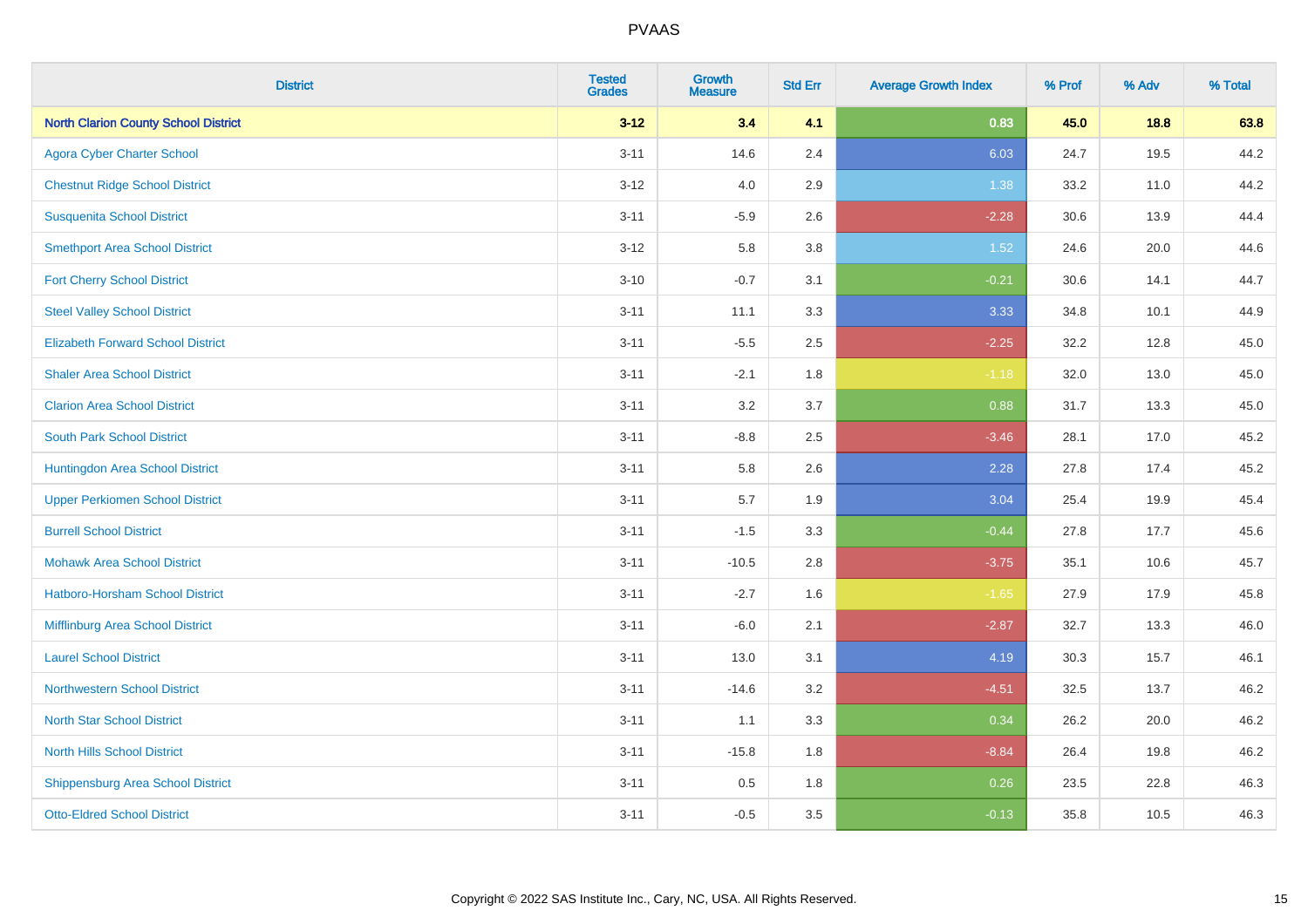| <b>District</b>                             | <b>Tested</b><br><b>Grades</b> | <b>Growth</b><br><b>Measure</b> | <b>Std Err</b> | <b>Average Growth Index</b> | % Prof | % Adv | % Total |
|---------------------------------------------|--------------------------------|---------------------------------|----------------|-----------------------------|--------|-------|---------|
| <b>North Clarion County School District</b> | $3 - 12$                       | 3.4                             | 4.1            | 0.83                        | 45.0   | 18.8  | 63.8    |
| Jamestown Area School District              | $3 - 11$                       | $-9.5$                          | 4.1            | $-2.33$                     | 41.5   | 4.9   | 46.3    |
| <b>Eastern York School District</b>         | $3 - 11$                       | $-6.2$                          | 2.3            | $-2.70$                     | 27.8   | 18.5  | 46.4    |
| <b>MaST Community Charter School</b>        | $3 - 10$                       | $-0.9$                          | 2.5            | $-0.34$                     | 25.0   | 21.6  | 46.6    |
| <b>Baldwin-Whitehall School District</b>    | $3 - 11$                       | $-5.5$                          | 1.9            | $-2.93$                     | 32.0   | 14.7  | 46.7    |
| <b>Hopewell Area School District</b>        | $3 - 11$                       | 0.8                             | 2.6            | 0.31                        | 34.5   | 12.4  | 46.9    |
| Renaissance Academy Charter School          | $3 - 11$                       | $-5.6$                          | 3.1            | $-1.79$                     | 28.4   | 18.5  | 46.9    |
| <b>Western Wayne School District</b>        | $3 - 11$                       | 3.6                             | 2.6            | 1.39                        | 30.8   | 16.2  | 47.0    |
| <b>West Shore School District</b>           | $3 - 12$                       | 2.2                             | 1.3            | 1.68                        | 31.8   | 15.2  | 47.1    |
| Penn Manor School District                  | $3 - 11$                       | 7.1                             | 1.5            | 4.82                        | 26.7   | 20.5  | 47.2    |
| Karns City Area School District             | $3 - 11$                       | $-7.2$                          | 2.6            | $-2.71$                     | 26.4   | 20.8  | 47.2    |
| <b>Athens Area School District</b>          | $3 - 11$                       | 2.6                             | 2.3            | 1.11                        | 34.9   | 12.3  | 47.3    |
| <b>Bald Eagle Area School District</b>      | $3 - 11$                       | 7.6                             | 2.5            | 3.00                        | 31.6   | 15.6  | 47.3    |
| <b>Hempfield Area School District</b>       | $3 - 12$                       | $-10.2$                         | 1.6            | $-6.37$                     | 28.1   | 19.2  | 47.3    |
| <b>Carlisle Area School District</b>        | $3 - 11$                       | $-5.2$                          | 1.7            | $-2.99$                     | 28.0   | 19.3  | 47.3    |
| <b>Everett Area School District</b>         | $3 - 11$                       | $-1.1$                          | 3.1            | $-0.34$                     | 34.2   | 13.2  | 47.4    |
| Johnsonburg Area School District            | $3 - 11$                       | 5.0                             | 3.9            | 1.27                        | 35.5   | 11.8  | 47.4    |
| <b>Wallenpaupack Area School District</b>   | $3 - 11$                       | $8.8\,$                         | 2.1            | 4.28                        | 28.5   | 18.9  | 47.4    |
| <b>West Perry School District</b>           | $3 - 11$                       | 11.0                            | 2.3            | 4.76                        | 26.9   | 20.5  | 47.4    |
| Northern York County School District        | $3 - 11$                       | 8.4                             | 1.8            | 4.63                        | 24.3   | 23.1  | 47.4    |
| <b>South Middleton School District</b>      | $3 - 11$                       | 4.4                             | 2.2            | 1.95                        | 31.1   | 16.4  | 47.5    |
| <b>Punxsutawney Area School District</b>    | $3 - 11$                       | 15.8                            | 2.7            | 5.83                        | 18.6   | 29.0  | 47.6    |
| <b>Portage Area School District</b>         | $3 - 10$                       | $-0.5$                          | 3.3            | $-0.14$                     | 27.0   | 20.6  | 47.6    |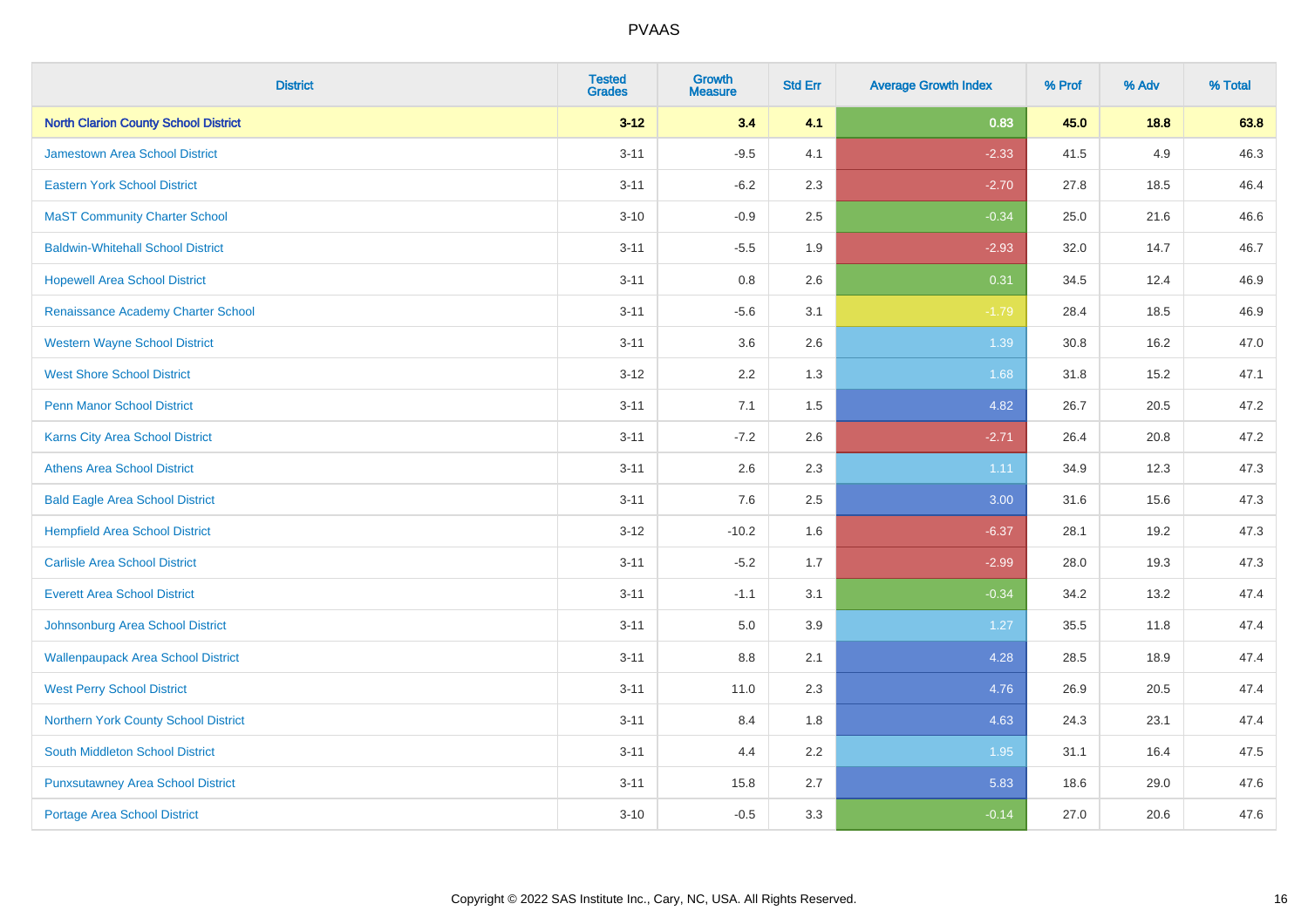| <b>District</b>                                    | <b>Tested</b><br><b>Grades</b> | <b>Growth</b><br><b>Measure</b> | <b>Std Err</b> | <b>Average Growth Index</b> | % Prof | % Adv | % Total |
|----------------------------------------------------|--------------------------------|---------------------------------|----------------|-----------------------------|--------|-------|---------|
| <b>North Clarion County School District</b>        | $3 - 12$                       | 3.4                             | 4.1            | 0.83                        | 45.0   | 18.8  | 63.8    |
| Northampton Area School District                   | $3 - 11$                       | 3.2                             | 1.5            | 2.05                        | 29.8   | 17.9  | 47.7    |
| <b>Hollidaysburg Area School District</b>          | $3 - 11$                       | $-2.7$                          | 1.6            | $-1.64$                     | 32.6   | 15.2  | 47.8    |
| <b>Tunkhannock Area School District</b>            | $3 - 11$                       | 1.4                             | 2.0            | 0.71                        | 29.8   | 18.1  | 47.9    |
| <b>Bradford Area School District</b>               | $3 - 12$                       | $-1.8$                          | 2.3            | $-0.79$                     | 31.2   | 16.7  | 47.9    |
| <b>Penncrest School District</b>                   | $3 - 11$                       | 6.0                             | 1.9            | 3.24                        | 31.1   | 16.9  | 48.0    |
| <b>Westmont Hilltop School District</b>            | $3 - 11$                       | $-1.0$                          | 2.8            | $-0.36$                     | 33.3   | 14.7  | 48.0    |
| <b>Reach Cyber Charter School</b>                  | $3 - 11$                       | 1.4                             | 3.6            | 0.40                        | 32.9   | 15.2  | 48.1    |
| <b>Palisades School District</b>                   | $3 - 11$                       | 7.7                             | 2.9            | 2.66                        | 27.8   | 20.3  | 48.1    |
| <b>Lincoln Park Performing Arts Charter School</b> | $7 - 11$                       | $-14.9$                         | 2.7            | $-5.45$                     | 39.3   | 8.9   | 48.2    |
| <b>Clarion-Limestone Area School District</b>      | $3 - 12$                       | $-10.0$                         | 3.6            | $-2.76$                     | 28.3   | 20.0  | 48.3    |
| <b>Lake-Lehman School District</b>                 | $3 - 11$                       | 14.9                            | 2.8            | 5.34                        | 25.8   | 22.5  | 48.3    |
| <b>Gettysburg Area School District</b>             | $3 - 11$                       | $-6.0$                          | 2.0            | $-3.02$                     | 28.8   | 19.6  | 48.5    |
| <b>Annville-Cleona School District</b>             | $3 - 12$                       | 1.1                             | 2.4            | 0.45                        | 34.8   | 13.6  | 48.5    |
| <b>Palmerton Area School District</b>              | $3 - 11$                       | $-0.9$                          | 2.7            | $-0.34$                     | 34.3   | 14.3  | 48.6    |
| <b>Cornwall-Lebanon School District</b>            | $3 - 11$                       | 8.2                             | 1.6            | 5.24                        | 28.0   | 20.5  | 48.6    |
| <b>Girard School District</b>                      | $3 - 11$                       | $-12.3$                         | 2.6            | $-4.76$                     | 29.7   | 18.9  | 48.6    |
| <b>Stroudsburg Area School District</b>            | $3 - 11$                       | 7.5                             | 1.6            | 4.70                        | 30.4   | 18.3  | 48.7    |
| <b>Ephrata Area School District</b>                | $3 - 11$                       | $6.8\,$                         | 1.7            | 4.08                        | 31.6   | 17.1  | 48.8    |
| <b>Fort Leboeuf School District</b>                | $3 - 11$                       | 3.5                             | 2.2            | 1.58                        | 32.0   | 16.8  | 48.8    |
| <b>Southmoreland School District</b>               | $3 - 11$                       | $-12.5$                         | 3.1            | $-4.04$                     | 33.3   | 15.5  | 48.8    |
| <b>Western Beaver County School District</b>       | $3 - 11$                       | $-9.3$                          | 4.2            | $-2.20$                     | 45.1   | 3.9   | 49.0    |
| <b>Newport School District</b>                     | $3 - 12$                       | 3.8                             | 3.3            | 1.17                        | 38.8   | 10.4  | 49.2    |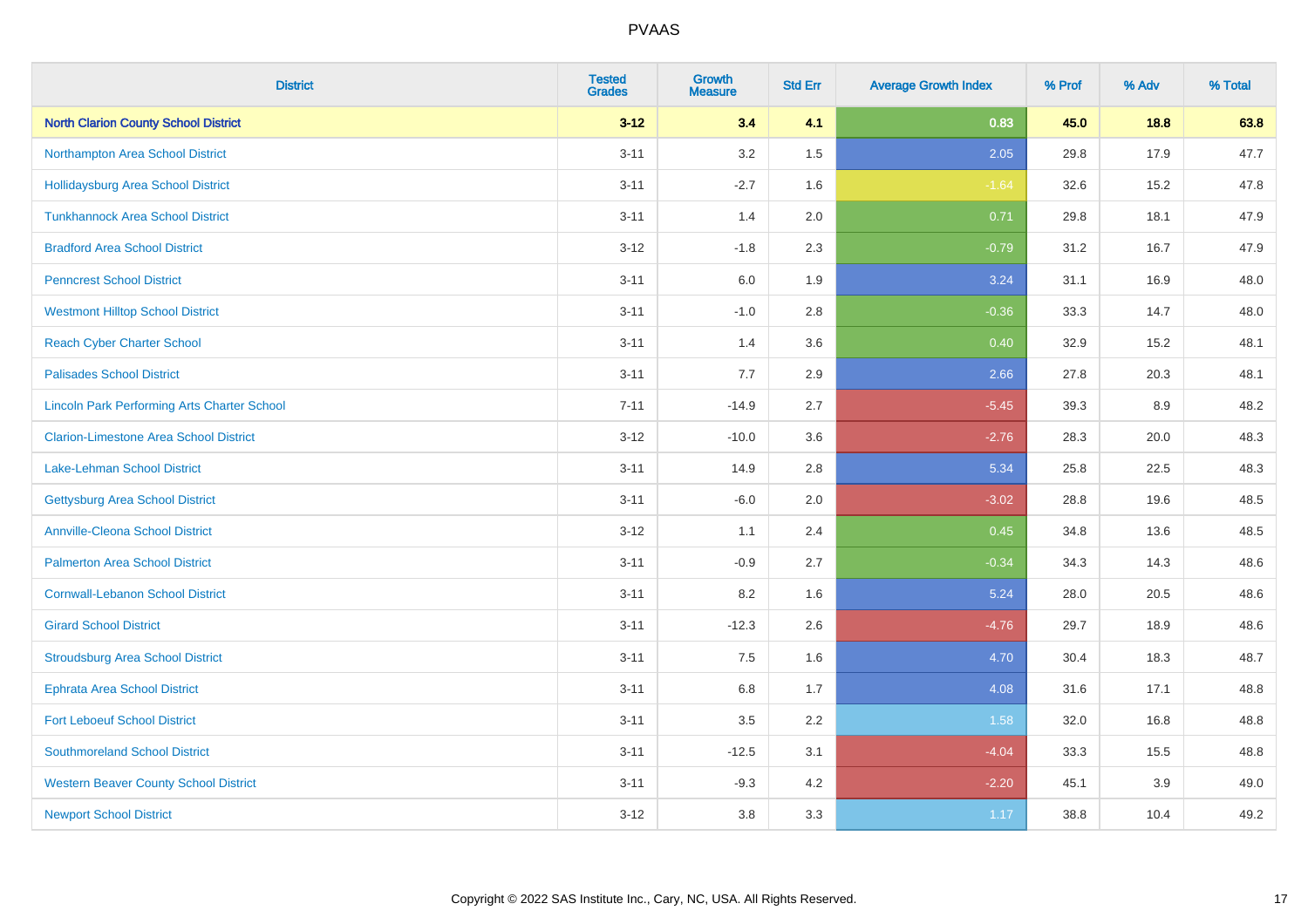| <b>District</b>                             | <b>Tested</b><br><b>Grades</b> | <b>Growth</b><br><b>Measure</b> | <b>Std Err</b> | <b>Average Growth Index</b> | % Prof | % Adv | % Total |
|---------------------------------------------|--------------------------------|---------------------------------|----------------|-----------------------------|--------|-------|---------|
| <b>North Clarion County School District</b> | $3 - 12$                       | 3.4                             | 4.1            | 0.83                        | 45.0   | 18.8  | 63.8    |
| <b>Iroquois School District</b>             | $3 - 11$                       | 13.6                            | 2.8            | 4.83                        | 33.3   | 16.0  | 49.4    |
| <b>Middletown Area School District</b>      | $3 - 11$                       | $-3.4$                          | 2.4            | $-1.44$                     | 34.3   | 15.2  | 49.4    |
| <b>Waynesboro Area School District</b>      | $3 - 12$                       | 3.0                             | 1.8            | 1.67                        | 26.0   | 23.5  | 49.5    |
| <b>General Mclane School District</b>       | $3 - 11$                       | $-10.7$                         | 2.4            | $-4.40$                     | 34.0   | 15.6  | 49.6    |
| <b>Valley View School District</b>          | $3 - 11$                       | 9.3                             | 2.2            | 4.18                        | 26.6   | 23.1  | 49.7    |
| <b>Avonworth School District</b>            | $3 - 10$                       | $-6.2$                          | 2.3            | $-2.68$                     | 35.9   | 14.1  | 50.0    |
| <b>Schuylkill Valley School District</b>    | $3 - 11$                       | $-1.0$                          | 2.2            | $-0.47$                     | 29.8   | 20.2  | 50.0    |
| <b>Fairfield Area School District</b>       | $3 - 11$                       | $-0.5$                          | 3.6            | $-0.13$                     | 43.9   | 6.1   | 50.0    |
| <b>Wilson Area School District</b>          | $3 - 11$                       | $-0.3$                          | 2.4            | $-0.12$                     | 35.4   | 14.6  | 50.0    |
| South Williamsport Area School District     | $3 - 10$                       | 0.9                             | 3.1            | 0.31                        | 38.4   | 11.6  | 50.0    |
| <b>Upper Adams School District</b>          | $3 - 11$                       | 0.9                             | 2.5            | 0.37                        | 33.0   | 17.0  | 50.0    |
| <b>Bellefonte Area School District</b>      | $3 - 11$                       | 6.7                             | 2.0            | 3.34                        | 28.8   | 21.5  | 50.2    |
| <b>Mifflin County School District</b>       | $3 - 11$                       | 12.3                            | 1.6            | 7.69                        | 35.1   | 15.1  | 50.3    |
| 21st Century Cyber Charter School           | $6 - 12$                       | 6.6                             | 2.1            | 3.16                        | 29.0   | 21.8  | 50.8    |
| <b>Warrior Run School District</b>          | $3 - 11$                       | 10.5                            | 2.7            | 3.86                        | 34.1   | 16.8  | 50.9    |
| <b>Halifax Area School District</b>         | $3 - 11$                       | 5.8                             | 3.5            | 1.64                        | 32.1   | 18.9  | 50.9    |
| Daniel Boone Area School District           | $3 - 12$                       | 0.9                             | 1.9            | 0.46                        | 28.9   | 22.0  | 51.0    |
| Pennsylvania Virtual Charter School         | $3 - 11$                       | 4.4                             | 3.4            | 1.31                        | 29.8   | 21.2  | 51.0    |
| <b>Riverview School District</b>            | $3 - 11$                       | $-13.0$                         | 4.0            | $-3.29$                     | 43.1   | 7.8   | 51.0    |
| Kane Area School District                   | $3 - 10$                       | 8.8                             | 2.9            | 3.07                        | 31.4   | 19.8  | 51.2    |
| Mechanicsburg Area School District          | $3 - 11$                       | $-5.7$                          | 1.6            | $-3.48$                     | 35.1   | 16.0  | 51.2    |
| <b>Windber Area School District</b>         | $3 - 11$                       | $-11.9$                         | 3.0            | $-3.94$                     | 41.0   | 10.3  | 51.3    |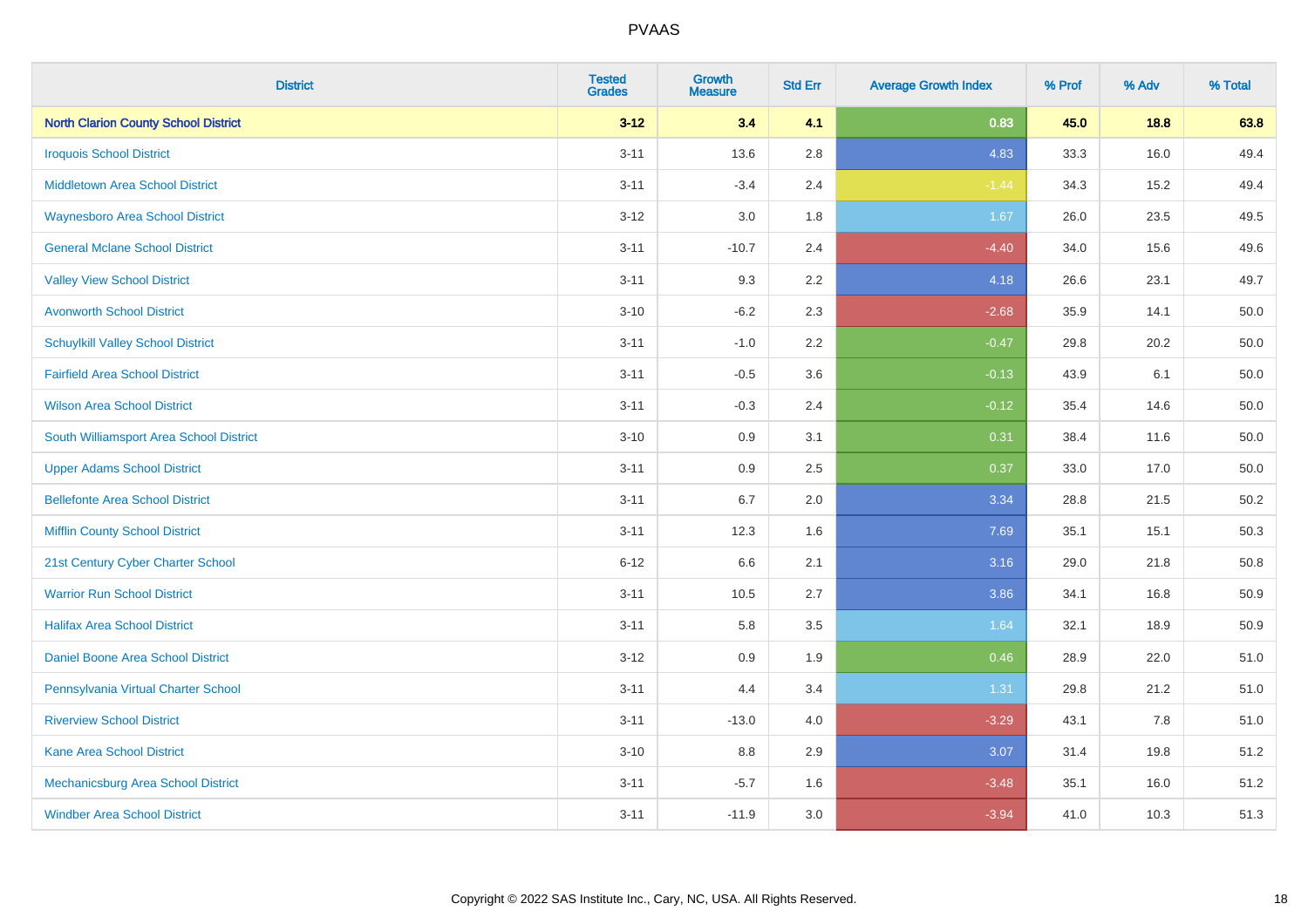| <b>District</b>                                 | <b>Tested</b><br><b>Grades</b> | <b>Growth</b><br><b>Measure</b> | <b>Std Err</b> | <b>Average Growth Index</b> | % Prof | % Adv | % Total |
|-------------------------------------------------|--------------------------------|---------------------------------|----------------|-----------------------------|--------|-------|---------|
| <b>North Clarion County School District</b>     | $3 - 12$                       | 3.4                             | 4.1            | 0.83                        | 45.0   | 18.8  | 63.8    |
| <b>Sullivan County School District</b>          | $3 - 10$                       | 2.5                             | 4.3            | 0.58                        | 43.6   | 7.7   | 51.3    |
| <b>Sayre Area School District</b>               | $3 - 11$                       | 5.8                             | 3.2            | 1.81                        | 30.3   | 21.0  | 51.3    |
| <b>Upper Moreland Township School District</b>  | $3 - 11$                       | 1.1                             | 2.0            | 0.56                        | 24.8   | 26.6  | 51.3    |
| <b>Wyalusing Area School District</b>           | $3 - 12$                       | 5.7                             | 3.2            | 1.78                        | 38.6   | 12.9  | 51.4    |
| <b>Bedford Area School District</b>             | $3 - 11$                       | 6.4                             | 2.4            | 2.68                        | 31.0   | 20.6  | 51.6    |
| <b>Dover Area School District</b>               | $3 - 12$                       | 7.1                             | 1.9            | 3.78                        | 33.0   | 18.7  | 51.7    |
| <b>Tamaqua Area School District</b>             | $3 - 12$                       | 6.5                             | 2.4            | 2.72                        | 34.3   | 17.5  | 51.8    |
| <b>Glendale School District</b>                 | $3 - 10$                       | 7.9                             | 3.5            | 2.25                        | 42.6   | 9.3   | 51.8    |
| South Side Area School District                 | $3 - 11$                       | $-0.6$                          | 3.1            | $-0.19$                     | 24.0   | 28.0  | 52.0    |
| Pen Argyl Area School District                  | $3 - 12$                       | 12.8                            | 2.5            | 5.10                        | 28.5   | 23.8  | 52.3    |
| <b>Allegheny-Clarion Valley School District</b> | $3 - 10$                       | 12.3                            | 4.1            | 3.03                        | 33.3   | 19.0  | 52.4    |
| Pocono Mountain School District                 | $3 - 12$                       | $-4.3$                          | 1.8            | $-2.43$                     | 35.5   | 17.1  | 52.6    |
| <b>Albert Gallatin Area School District</b>     | $3 - 11$                       | $-1.7$                          | 2.3            | $-0.72$                     | 31.9   | 20.7  | 52.7    |
| <b>Slippery Rock Area School District</b>       | $3 - 11$                       | $-3.8$                          | 2.5            | $-1.56$                     | 30.8   | 21.9  | 52.7    |
| Jersey Shore Area School District               | $3 - 11$                       | 0.7                             | 2.5            | 0.27                        | 39.3   | 13.6  | 52.9    |
| Penns Valley Area School District               | $3 - 12$                       | 14.1                            | 2.6            | 5.33                        | 29.6   | 23.3  | 52.9    |
| <b>Spring Grove Area School District</b>        | $3 - 11$                       | 3.9                             | 2.0            | 1.90                        | 30.0   | 23.0  | 53.0    |
| <b>Greencastle-Antrim School District</b>       | $3 - 11$                       | $-0.3$                          | 2.0            | $-0.14$                     | 30.9   | 22.2  | 53.1    |
| <b>Kutztown Area School District</b>            | $3 - 12$                       | 9.3                             | 2.8            | 3.34                        | 38.5   | 14.6  | 53.2    |
| <b>Boyertown Area School District</b>           | $3 - 11$                       | $-2.9$                          | 1.4            | $-2.06$                     | 30.8   | 22.6  | 53.4    |
| South Eastern School District                   | $3 - 11$                       | $-1.0$                          | 1.8            | $-0.55$                     | 36.4   | 17.1  | 53.5    |
| <b>Greater Latrobe School District</b>          | $3 - 11$                       | $-14.1$                         | 2.0            | $-7.14$                     | 41.0   | 12.6  | 53.6    |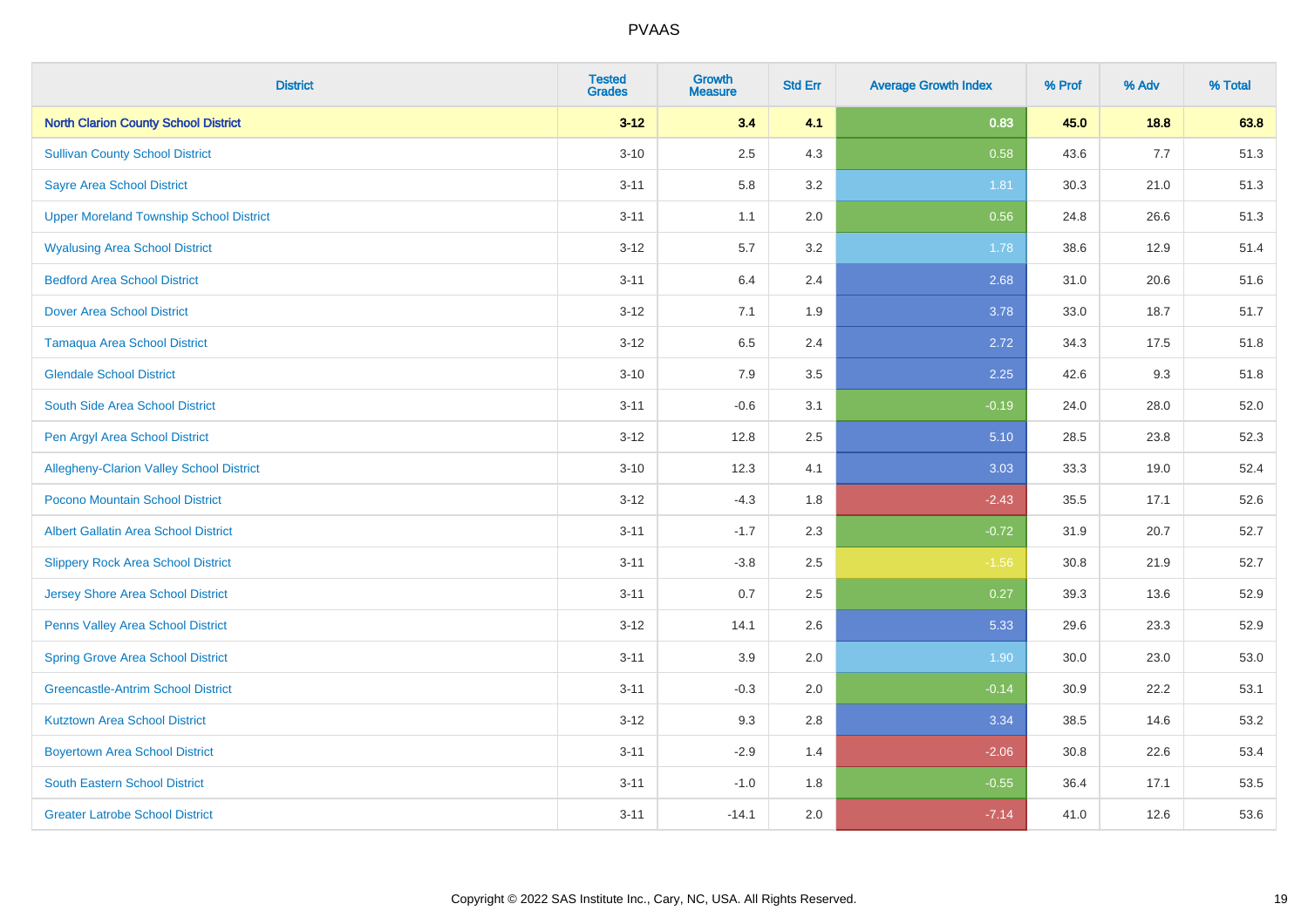| <b>District</b>                             | <b>Tested</b><br><b>Grades</b> | <b>Growth</b><br><b>Measure</b> | <b>Std Err</b> | <b>Average Growth Index</b> | % Prof | % Adv | % Total |
|---------------------------------------------|--------------------------------|---------------------------------|----------------|-----------------------------|--------|-------|---------|
| <b>North Clarion County School District</b> | $3 - 12$                       | 3.4                             | 4.1            | 0.83                        | 45.0   | 18.8  | 63.8    |
| <b>Midd-West School District</b>            | $3 - 11$                       | 3.6                             | 2.6            | 1.42                        | 28.6   | 25.0  | 53.6    |
| <b>Beaver Area School District</b>          | $3 - 10$                       | $-3.0$                          | 2.5            | $-1.16$                     | 25.8   | 27.8  | 53.6    |
| Saint Marys Area School District            | $3 - 11$                       | 6.0                             | 2.2            | 2.69                        | 35.4   | 18.3  | 53.7    |
| <b>Wyomissing Area School District</b>      | $3 - 12$                       | $-2.4$                          | 2.6            | $-0.92$                     | 25.6   | 28.1  | 53.7    |
| Northeastern York School District           | $3 - 11$                       | 3.8                             | 1.8            | 2.11                        | 32.7   | 21.0  | 53.7    |
| East Pennsboro Area School District         | $3 - 11$                       | 4.8                             | 2.1            | 2.26                        | 36.8   | 16.9  | 53.7    |
| <b>Nazareth Area School District</b>        | $3 - 11$                       | $-2.5$                          | 1.7            | $-1.53$                     | 29.2   | 24.6  | 53.8    |
| <b>Quakertown Community School District</b> | $3 - 12$                       | $-4.3$                          | 1.5            | $-2.79$                     | 33.8   | 20.1  | 53.8    |
| <b>Lakeview School District</b>             | $3 - 11$                       | $-1.9$                          | 3.5            | $-0.53$                     | 41.5   | 12.3  | 53.8    |
| <b>Red Lion Area School District</b>        | $3 - 11$                       | 4.5                             | 1.9            | 2.31                        | 32.3   | 21.5  | 53.8    |
| <b>Chichester School District</b>           | $3 - 11$                       | $-1.8$                          | 4.2            | $-0.44$                     | 40.0   | 14.0  | 54.0    |
| <b>Whitehall-Coplay School District</b>     | $3 - 11$                       | 11.8                            | 1.7            | 7.06                        | 32.3   | 21.7  | 54.0    |
| <b>Gateway School District</b>              | $3 - 11$                       | 3.1                             | 2.0            | 1.55                        | 35.7   | 18.5  | 54.2    |
| <b>Dubois Area School District</b>          | $3 - 11$                       | $-2.8$                          | 2.0            | $-1.37$                     | 35.5   | 19.0  | 54.6    |
| <b>Dallas School District</b>               | $3 - 11$                       | 8.1                             | 2.1            | 3.87                        | 32.4   | 22.4  | 54.8    |
| <b>Crestwood School District</b>            | $3 - 11$                       | $-3.4$                          | 2.2            | $-1.52$                     | 33.1   | 21.7  | 54.9    |
| <b>Brockway Area School District</b>        | $3 - 11$                       | $-0.4$                          | 3.5            | $-0.11$                     | 41.2   | 13.8  | 55.0    |
| <b>United School District</b>               | $3 - 11$                       | 6.3                             | 3.3            | 1.89                        | 38.8   | 16.3  | 55.0    |
| <b>Neshaminy School District</b>            | $3 - 11$                       | 8.6                             | 1.3            | 6.56                        | 31.3   | 23.9  | 55.2    |
| Shenango Area School District               | $3 - 11$                       | 1.7                             | 3.2            | 0.52                        | 41.4   | 13.8  | 55.3    |
| <b>Blackhawk School District</b>            | $3 - 11$                       | 2.0                             | 2.3            | 0.87                        | 34.6   | 20.7  | 55.3    |
| <b>Bermudian Springs School District</b>    | $3 - 11$                       | 2.5                             | 2.4            | 1.05                        | 31.8   | 23.5  | 55.3    |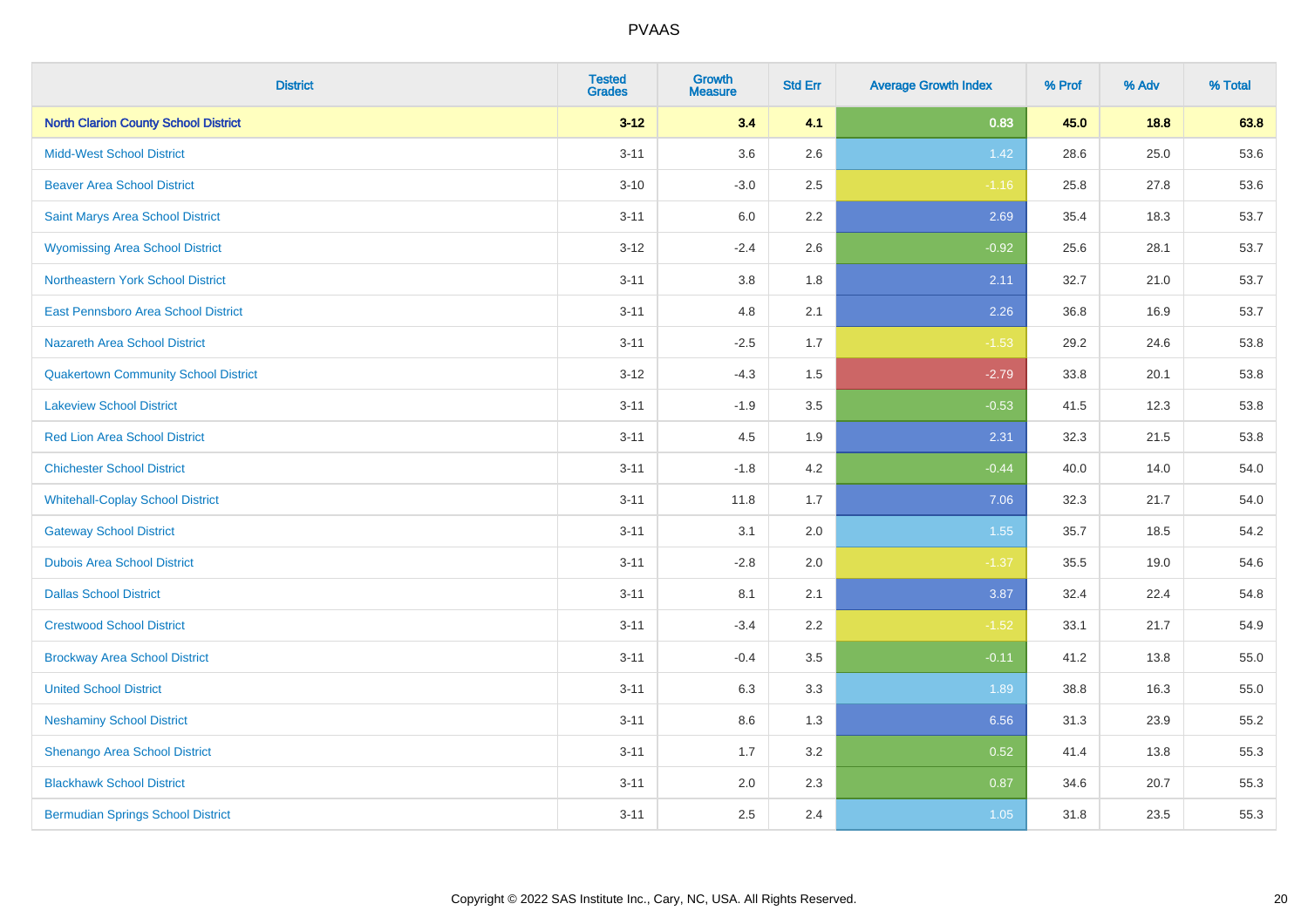| <b>District</b>                                | <b>Tested</b><br><b>Grades</b> | <b>Growth</b><br><b>Measure</b> | <b>Std Err</b> | <b>Average Growth Index</b> | % Prof | % Adv | % Total |
|------------------------------------------------|--------------------------------|---------------------------------|----------------|-----------------------------|--------|-------|---------|
| <b>North Clarion County School District</b>    | $3 - 12$                       | 3.4                             | 4.1            | 0.83                        | 45.0   | 18.8  | 63.8    |
| <b>Montour School District</b>                 | $3 - 11$                       | $-6.1$                          | 2.1            | $-2.95$                     | 31.8   | 23.6  | 55.3    |
| <b>Lehighton Area School District</b>          | $3 - 11$                       | 11.4                            | 2.4            | 4.84                        | 30.5   | 24.9  | 55.3    |
| <b>Central York School District</b>            | $3 - 12$                       | 12.9                            | 1.5            | 8.64                        | 31.4   | 24.1  | 55.5    |
| <b>Galeton Area School District</b>            | $3 - 11$                       | 5.4                             | 5.4            | 1.01                        | 33.3   | 22.2  | 55.6    |
| <b>Homer-Center School District</b>            | $3 - 11$                       | 8.8                             | 3.5            | 2.53                        | 38.0   | 17.7  | 55.8    |
| <b>South Western School District</b>           | $3 - 12$                       | 2.5                             | 1.7            | 1.48                        | 36.2   | 19.7  | 55.9    |
| <b>Wilson School District</b>                  | $3 - 12$                       | 0.5                             | 1.5            | 0.32                        | 30.4   | 25.5  | 55.9    |
| Wilmington Area School District                | $3 - 11$                       | 11.1                            | 3.3            | 3.37                        | 29.8   | 26.2  | 56.0    |
| <b>York Suburban School District</b>           | $3 - 11$                       | 7.4                             | 2.1            | 3.55                        | 24.9   | 31.2  | 56.1    |
| <b>Brandywine Heights Area School District</b> | $3 - 11$                       | 5.8                             | 2.6            | 2.27                        | 27.7   | 28.6  | 56.2    |
| <b>Central Valley School District</b>          | $3 - 10$                       | 4.7                             | 2.6            | 1.83                        | 37.8   | 18.5  | 56.3    |
| <b>Muncy School District</b>                   | $3 - 11$                       | 6.9                             | 3.3            | 2.12                        | 37.6   | 18.8  | 56.4    |
| <b>North East School District</b>              | $3 - 11$                       | $-5.3$                          | 2.7            | $-1.97$                     | 31.7   | 24.8  | 56.4    |
| <b>Wissahickon School District</b>             | $3 - 10$                       | $-5.3$                          | 1.7            | $-3.14$                     | 27.5   | 29.0  | 56.6    |
| <b>Blue Mountain School District</b>           | $3 - 10$                       | 12.2                            | 2.1            | 5.81                        | 30.7   | 26.1  | 56.8    |
| <b>Springfield School District</b>             | $3 - 11$                       | 1.2                             | 1.7            | 0.69                        | 31.8   | 25.2  | 56.9    |
| <b>South Butler County School District</b>     | $3 - 10$                       | 6.3                             | 2.2            | 2.80                        | 37.8   | 19.2  | 57.0    |
| Montoursville Area School District             | $3 - 12$                       | $-8.4$                          | 2.6            | $-3.17$                     | 38.8   | 18.2  | 57.0    |
| <b>Belle Vernon Area School District</b>       | $3 - 11$                       | 11.1                            | 2.3            | 4.88                        | 31.6   | 25.4  | 57.1    |
| <b>Bloomsburg Area School District</b>         | $3 - 10$                       | 4.3                             | 3.4            | 1.26                        | 36.5   | 20.6  | 57.1    |
| <b>Spring Cove School District</b>             | $3 - 11$                       | 9.1                             | 2.4            | 3.77                        | 31.8   | 25.4  | 57.1    |
| <b>Donegal School District</b>                 | $3 - 12$                       | 5.9                             | 2.2            | 2.72                        | 34.1   | 23.1  | 57.2    |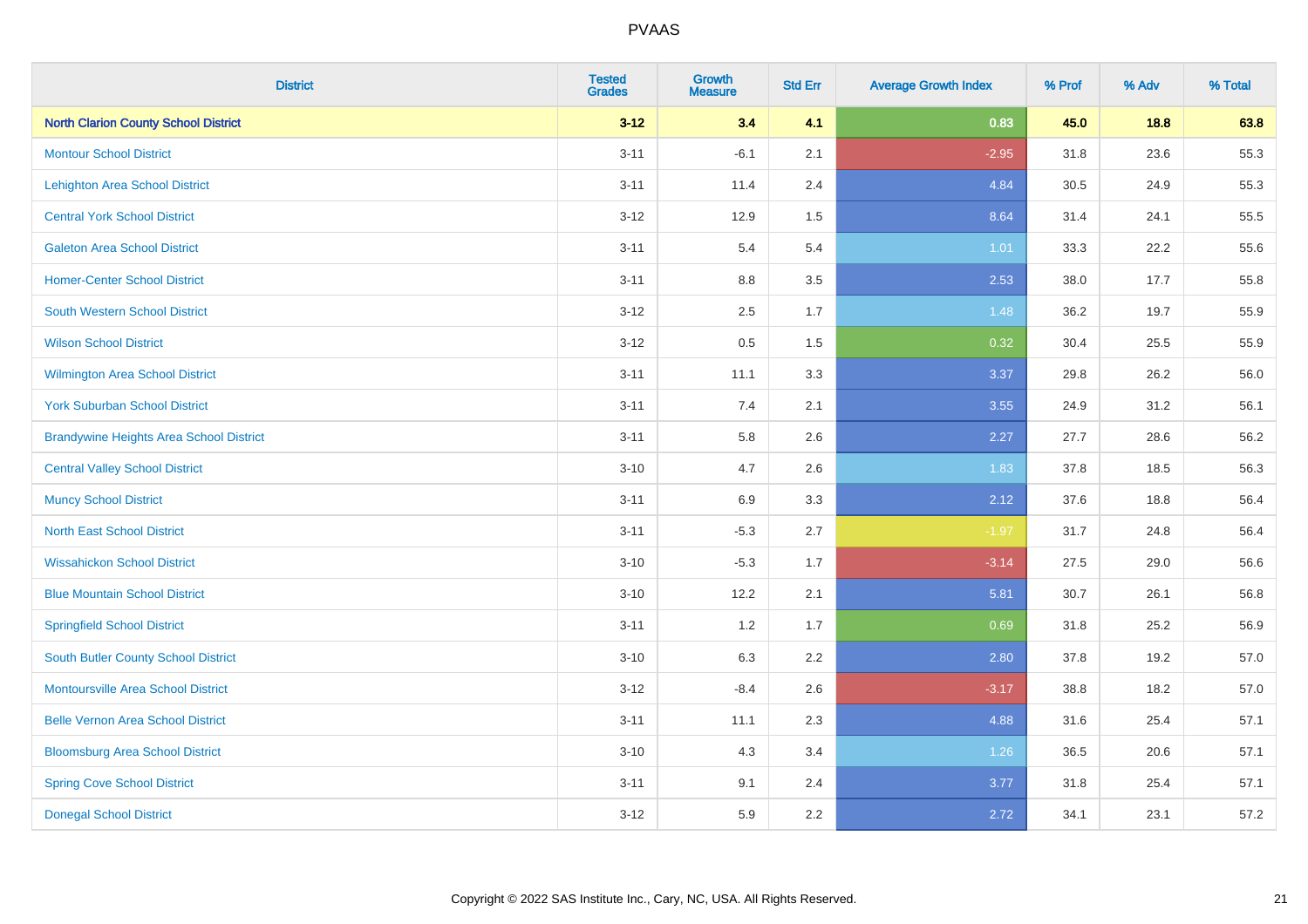| <b>District</b>                                 | <b>Tested</b><br><b>Grades</b> | <b>Growth</b><br><b>Measure</b> | <b>Std Err</b> | <b>Average Growth Index</b> | % Prof | % Adv | % Total |
|-------------------------------------------------|--------------------------------|---------------------------------|----------------|-----------------------------|--------|-------|---------|
| <b>North Clarion County School District</b>     | $3 - 12$                       | 3.4                             | 4.1            | 0.83                        | 45.0   | 18.8  | 63.8    |
| <b>Armstrong School District</b>                | $3 - 11$                       | $9.8\,$                         | 1.6            | 6.22                        | 32.8   | 24.6  | 57.4    |
| <b>Lower Dauphin School District</b>            | $3 - 11$                       | 5.3                             | 1.8            | 3.03                        | 30.6   | 26.8  | 57.5    |
| Capital Area School for the Arts Charter School | $9 - 11$                       | 14.2                            | 4.5            | 3.13                        | 27.5   | 30.0  | 57.5    |
| <b>Fleetwood Area School District</b>           | $3 - 10$                       | 10.4                            | 2.0            | 5.19                        | 31.7   | 25.8  | 57.5    |
| <b>Ridgway Area School District</b>             | $3 - 11$                       | $-6.1$                          | 4.0            | $-1.53$                     | 42.2   | 15.6  | 57.8    |
| <b>California Area School District</b>          | $3 - 10$                       | $-13.7$                         | 4.5            | $-3.06$                     | 41.7   | 16.7  | 58.3    |
| <b>Avon Grove Charter School</b>                | $3 - 11$                       | $9.8\,$                         | 3.1            | 3.18                        | 32.4   | 26.0  | 58.4    |
| <b>Abington School District</b>                 | $3 - 10$                       | 0.9                             | 1.6            | 0.57                        | 29.7   | 28.7  | 58.4    |
| <b>Conestoga Valley School District</b>         | $3 - 11$                       | 2.4                             | 1.7            | 1.43                        | 35.0   | 23.5  | 58.5    |
| <b>Twin Valley School District</b>              | $3 - 12$                       | $-3.2$                          | 1.9            | $-1.68$                     | 38.8   | 19.8  | 58.6    |
| <b>Conemaugh Township Area School District</b>  | $3-12$                         | 4.8                             | 3.5            | 1.39                        | 30.9   | 27.8  | 58.8    |
| <b>Riverside Beaver County School District</b>  | $3 - 11$                       | $-5.5$                          | 2.7            | $-2.03$                     | 35.8   | 23.2  | 59.0    |
| <b>East Penn School District</b>                | $3 - 11$                       | 8.9                             | 1.2            | 7.61                        | 32.8   | 26.4  | 59.2    |
| <b>Canon-Mcmillan School District</b>           | $3 - 11$                       | $-5.0$                          | 1.5            | $-3.25$                     | 30.8   | 28.5  | 59.3    |
| Northwestern Lehigh School District             | $3 - 11$                       | $-2.4$                          | 2.1            | $-1.14$                     | 41.7   | 17.9  | 59.5    |
| <b>West Chester Area School District</b>        | $3 - 11$                       | $-2.1$                          | 1.2            | $-1.83$                     | 36.4   | 23.2  | 59.6    |
| <b>Pennridge School District</b>                | $3 - 10$                       | 7.4                             | 1.5            | 5.10                        | 32.0   | 27.6  | 59.6    |
| <b>Phoenixville Area School District</b>        | $3 - 11$                       | 7.3                             | 1.8            | 3.96                        | 32.3   | 27.6  | 59.8    |
| Moon Area School District                       | $3 - 11$                       | 1.5                             | 1.8            | 0.86                        | 34.5   | 25.5  | 60.0    |
| <b>Bellwood-Antis School District</b>           | $3 - 10$                       | 3.5                             | 2.8            | 1.24                        | 40.9   | 19.4  | 60.2    |
| <b>Indiana Area School District</b>             | $3 - 11$                       | 12.0                            | 2.0            | 5.98                        | 30.0   | 30.4  | 60.3    |
| <b>Perkiomen Valley School District</b>         | $3 - 11$                       | 2.7                             | 1.5            | 1.83                        | 35.0   | 25.3  | 60.3    |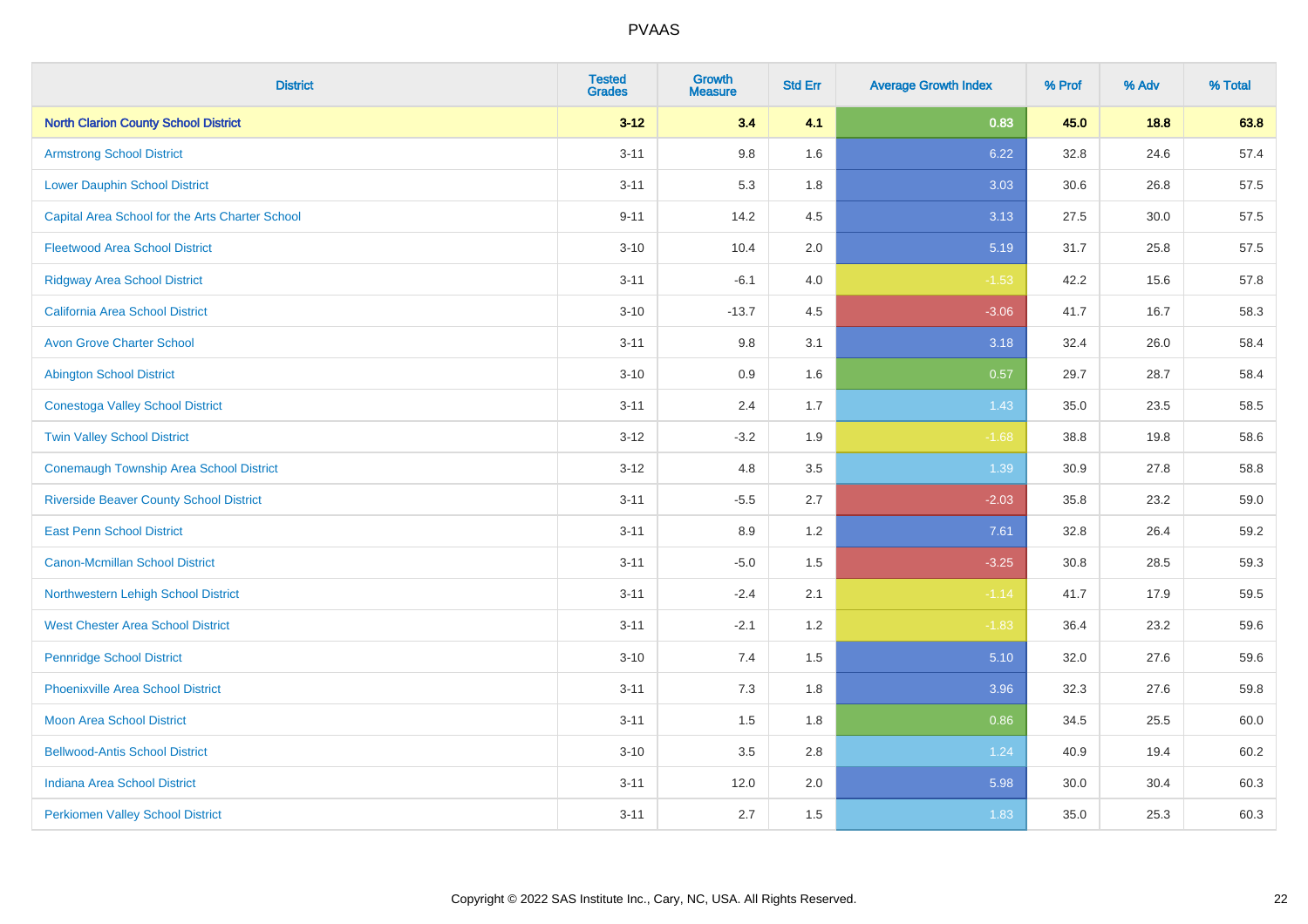| <b>District</b>                             | <b>Tested</b><br><b>Grades</b> | <b>Growth</b><br><b>Measure</b> | <b>Std Err</b> | <b>Average Growth Index</b> | % Prof | % Adv | % Total |
|---------------------------------------------|--------------------------------|---------------------------------|----------------|-----------------------------|--------|-------|---------|
| <b>North Clarion County School District</b> | $3 - 12$                       | 3.4                             | 4.1            | 0.83                        | 45.0   | 18.8  | 63.8    |
| <b>Plum Borough School District</b>         | $3 - 11$                       | $-9.4$                          | 2.4            | $-3.98$                     | 32.9   | 27.4  | 60.4    |
| <b>Cocalico School District</b>             | $3 - 11$                       | 12.3                            | 1.9            | 6.48                        | 28.2   | 32.3  | 60.5    |
| <b>Conewago Valley School District</b>      | $3-12$                         | 7.6                             | 1.7            | 4.46                        | 41.3   | 19.4  | 60.6    |
| <b>Brookville Area School District</b>      | $3 - 11$                       | 6.8                             | 3.1            | 2.19                        | 46.1   | 14.6  | 60.7    |
| Pennsylvania Leadership Charter School      | $3 - 11$                       | 8.0                             | 1.9            | 4.22                        | 33.1   | 27.8  | 60.9    |
| <b>Richland School District</b>             | $3 - 11$                       | $-6.9$                          | 2.6            | $-2.63$                     | 40.1   | 20.9  | 61.0    |
| <b>Hermitage School District</b>            | $3 - 12$                       | 14.0                            | 2.5            | 5.59                        | 34.0   | 27.0  | 61.0    |
| Owen J Roberts School District              | $3 - 11$                       | $-3.5$                          | 1.5            | $-2.27$                     | 36.8   | 24.4  | 61.2    |
| <b>Garnet Valley School District</b>        | $3 - 10$                       | 0.2                             | 1.7            | 0.13                        | 34.9   | 26.4  | 61.3    |
| <b>Oley Valley School District</b>          | $3 - 11$                       | 1.4                             | 2.4            | 0.56                        | 37.4   | 23.9  | 61.4    |
| <b>Jenkintown School District</b>           | $3 - 11$                       | $-7.9$                          | 4.1            | $-1.92$                     | 34.1   | 27.3  | 61.4    |
| <b>Evergreen Community Charter School</b>   | $6 - 11$                       | $-1.1$                          | 4.7            | $-0.23$                     | 34.6   | 26.9  | 61.5    |
| <b>Manheim Township School District</b>     | $3-12$                         | 10.9                            | 1.5            | 7.51                        | 30.9   | 31.0  | 61.9    |
| <b>Parkland School District</b>             | $3 - 11$                       | $-3.7$                          | 1.2            | $-3.17$                     | 31.4   | 30.6  | 62.0    |
| West Jefferson Hills School District        | $3 - 11$                       | 1.9                             | 1.9            | 0.99                        | 34.8   | 27.3  | 62.1    |
| Downingtown Area School District            | $3 - 11$                       | 4.4                             | 1.1            | 4.06                        | 30.1   | 32.0  | 62.2    |
| <b>Coudersport Area School District</b>     | $3 - 11$                       | 14.8                            | 3.4            | 4.33                        | 34.7   | 28.0  | 62.7    |
| <b>Central Columbia School District</b>     | $3 - 12$                       | 0.3                             | 2.3            | 0.12                        | 25.4   | 37.6  | 63.0    |
| <b>Haverford Township School District</b>   | $3 - 11$                       | 1.4                             | 1.4            | 1.05                        | 36.7   | 26.3  | 63.0    |
| <b>Manheim Central School District</b>      | $3 - 11$                       | 12.8                            | 2.0            | 6.52                        | 27.8   | 35.4  | 63.2    |
| <b>Tuscarora School District</b>            | $3 - 11$                       | 13.4                            | 2.2            | 6.20                        | 37.1   | 26.3  | 63.4    |
| <b>North Clarion County School District</b> | $3 - 12$                       | 34                              | 4.1            | 0.83                        | 45.0   | 18.8  | 63.8    |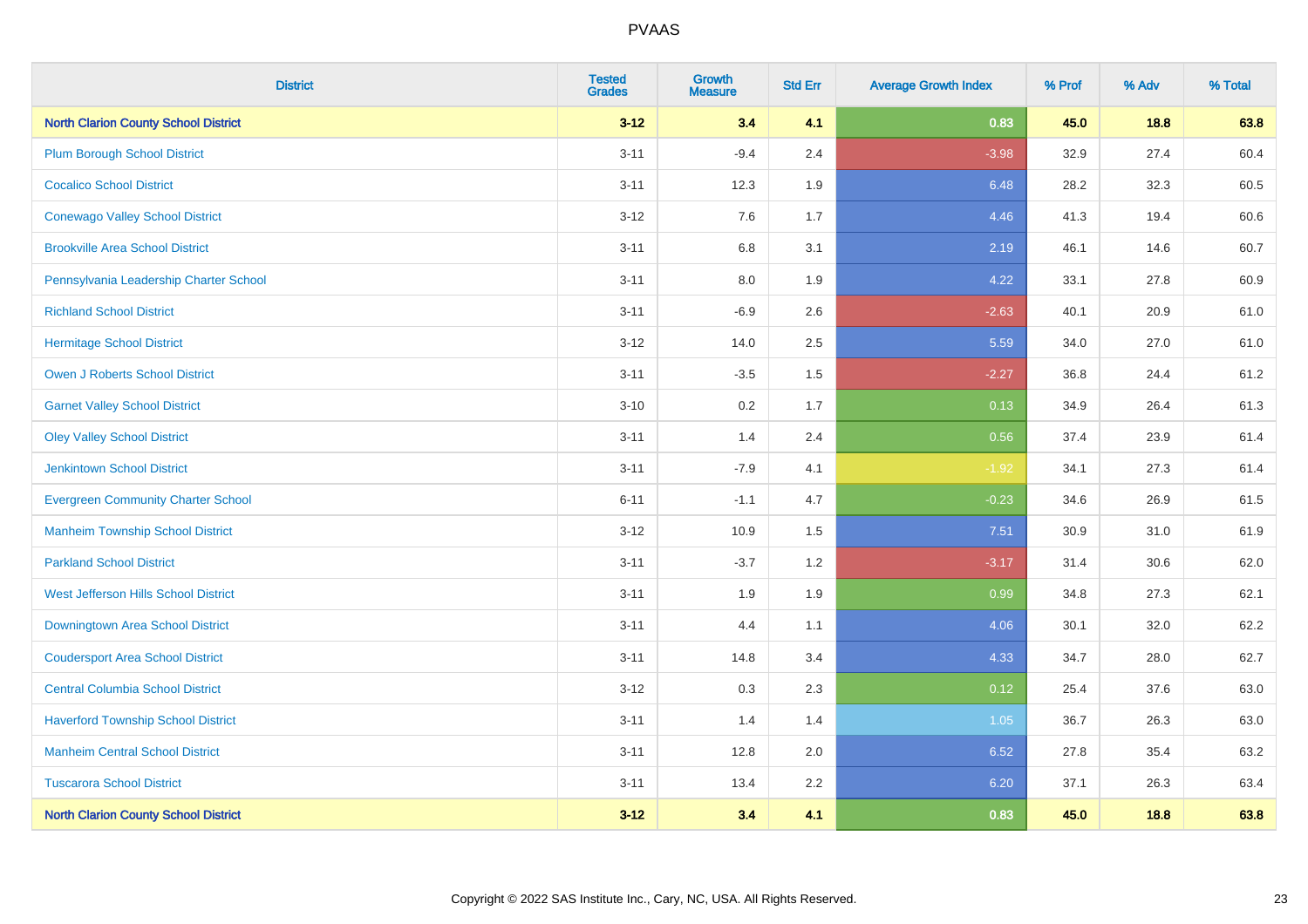| <b>District</b>                             | <b>Tested</b><br><b>Grades</b> | <b>Growth</b><br><b>Measure</b> | <b>Std Err</b> | <b>Average Growth Index</b> | % Prof | % Adv | % Total |
|---------------------------------------------|--------------------------------|---------------------------------|----------------|-----------------------------|--------|-------|---------|
| <b>North Clarion County School District</b> | $3 - 12$                       | 3.4                             | 4.1            | 0.83                        | 45.0   | 18.8  | 63.8    |
| <b>Greenwood School District</b>            | $3 - 11$                       | 11.3                            | 3.6            | 3.14                        | 31.2   | 32.8  | 63.9    |
| <b>Elizabethtown Area School District</b>   | $3 - 12$                       | 7.1                             | 1.7            | 4.19                        | 36.4   | 27.6  | 64.0    |
| <b>Warwick School District</b>              | $3 - 11$                       | 21.7                            | 1.8            | 11.76                       | 27.7   | 36.3  | 64.0    |
| <b>Sharpsville Area School District</b>     | $3 - 11$                       | 3.8                             | 3.7            | 1.04                        | 41.1   | 23.2  | 64.3    |
| <b>Benton Area School District</b>          | $3 - 10$                       | 8.1                             | 4.0            | 2.01                        | 35.7   | 28.6  | 64.3    |
| <b>Upper Dauphin Area School District</b>   | $3 - 11$                       | 16.5                            | 5.1            | 3.26                        | 37.5   | 26.8  | 64.3    |
| <b>West Allegheny School District</b>       | $3 - 12$                       | 8.6                             | 2.0            | 4.34                        | 37.3   | 27.2  | 64.5    |
| <b>Millcreek Township School District</b>   | $3 - 11$                       | 9.1                             | 1.4            | 6.61                        | 34.5   | 30.1  | 64.6    |
| <b>Upper Dublin School District</b>         | $3 - 12$                       | 2.1                             | 1.8            | 1.19                        | 34.7   | 30.0  | 64.7    |
| <b>North Pocono School District</b>         | $3 - 11$                       | 13.1                            | 3.7            | 3.54                        | 31.4   | 33.3  | 64.7    |
| <b>Rose Tree Media School District</b>      | $3 - 10$                       | $-2.8$                          | 2.1            | $-1.33$                     | 35.2   | 29.6  | 64.8    |
| <b>Franklin Regional School District</b>    | $3 - 11$                       | 11.3                            | 1.8            | 6.13                        | 30.0   | 35.0  | 65.0    |
| <b>Norwin School District</b>               | $3 - 11$                       | $-1.1$                          | 1.6            | $-0.70$                     | 37.7   | 27.6  | 65.2    |
| <b>Pennsbury School District</b>            | $3 - 11$                       | 5.6                             | 1.3            | 4.38                        | 37.7   | 27.7  | 65.4    |
| <b>Abington Heights School District</b>     | $3 - 11$                       | 6.7                             | 1.7            | 4.00                        | 33.8   | 31.7  | 65.5    |
| <b>Saucon Valley School District</b>        | $3 - 11$                       | 18.9                            | 2.2            | 8.48                        | 26.0   | 39.6  | 65.6    |
| <b>Tyrone Area School District</b>          | $3 - 12$                       | 29.2                            | 2.3            | 12.86                       | 36.6   | 29.1  | 65.7    |
| <b>Seneca Valley School District</b>        | $3 - 11$                       | $0.8\,$                         | 1.4            | 0.54                        | 40.6   | 25.2  | 65.8    |
| <b>Quaker Valley School District</b>        | $3 - 11$                       | 12.2                            | 2.5            | 4.90                        | 39.5   | 26.4  | 65.9    |
| <b>West Branch Area School District</b>     | $3 - 11$                       | 17.0                            | 3.3            | 5.20                        | 47.1   | 19.1  | 66.2    |
| North Penn School District                  | $3 - 11$                       | 17.6                            | 1.0            | 17.53                       | 30.8   | 35.7  | 66.4    |
| <b>Montrose Area School District</b>        | $3 - 10$                       | 12.3                            | 2.8            | 4.41                        | 37.8   | 28.9  | 66.7    |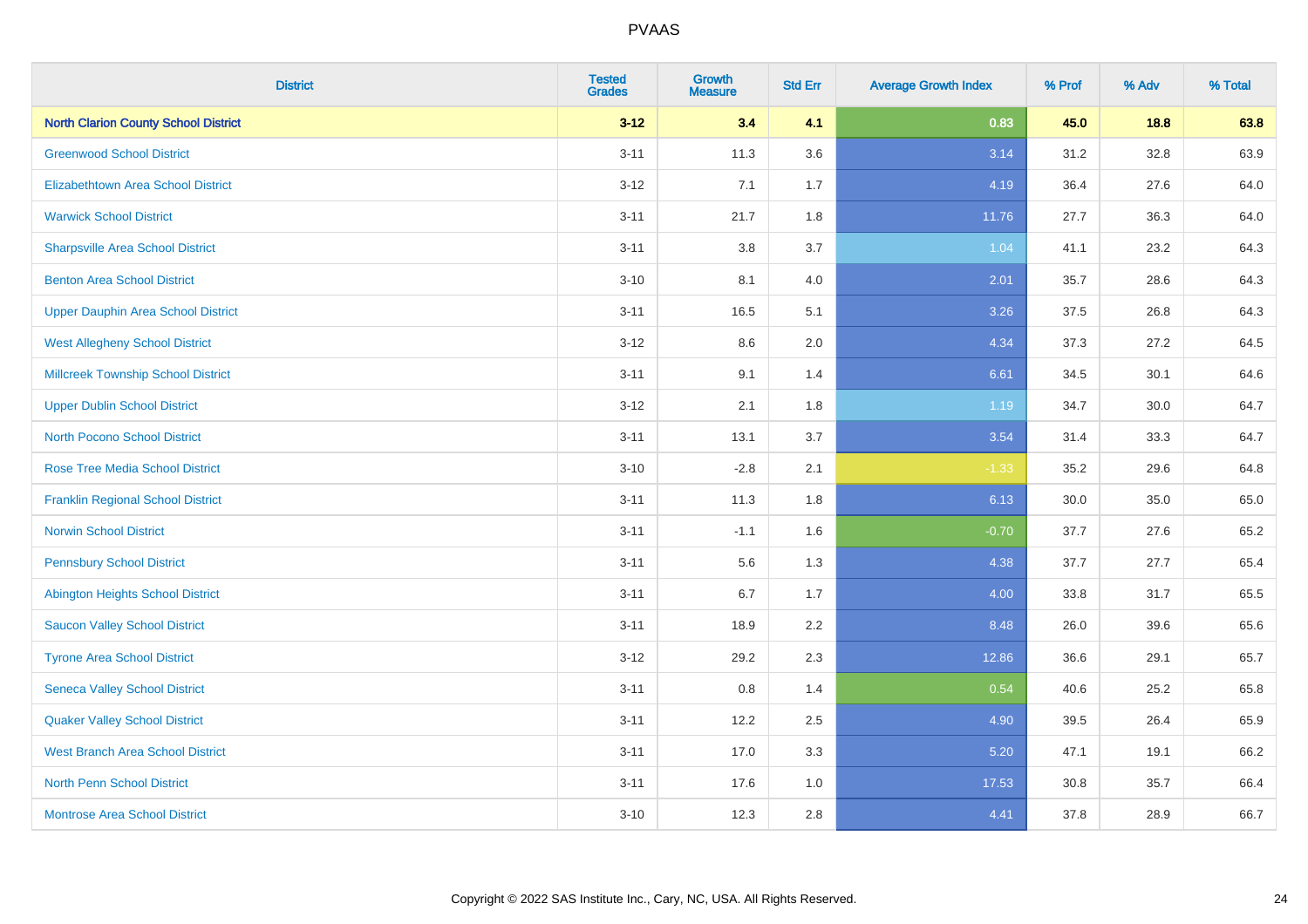| <b>District</b>                               | <b>Tested</b><br><b>Grades</b> | <b>Growth</b><br><b>Measure</b> | <b>Std Err</b> | <b>Average Growth Index</b> | % Prof | % Adv | % Total |
|-----------------------------------------------|--------------------------------|---------------------------------|----------------|-----------------------------|--------|-------|---------|
| <b>North Clarion County School District</b>   | $3 - 12$                       | 3.4                             | 4.1            | 0.83                        | 45.0   | 18.8  | 63.8    |
| <b>Pequea Valley School District</b>          | $3 - 11$                       | 18.0                            | 3.1            | 5.74                        | 29.2   | 37.5  | 66.7    |
| <b>Hempfield School District</b>              | $3 - 11$                       | 13.4                            | 1.3            | 10.53                       | 29.9   | 36.8  | 66.7    |
| <b>Southern York County School District</b>   | $3 - 11$                       | 15.5                            | 1.8            | 8.48                        | 37.6   | 29.2  | 66.8    |
| <b>Upper Merion Area School District</b>      | $3 - 11$                       | 14.0                            | 2.0            | 7.15                        | 34.4   | 32.6  | 67.0    |
| <b>Avon Grove School District</b>             | $3 - 10$                       | 7.6                             | 1.4            | 5.29                        | 33.7   | 33.2  | 67.0    |
| Southern Lehigh School District               | $3 - 11$                       | $-4.1$                          | 2.1            | $-1.94$                     | 39.3   | 28.0  | 67.2    |
| <b>Freeport Area School District</b>          | $3 - 10$                       | $-0.2$                          | 2.1            | $-0.10$                     | 37.4   | 29.8  | 67.2    |
| <b>Great Valley School District</b>           | $3 - 11$                       | 5.4                             | 2.0            | 2.77                        | 33.8   | 33.5  | 67.3    |
| <b>Council Rock School District</b>           | $3 - 11$                       | 13.5                            | 1.1            | 12.27                       | 32.0   | 35.4  | 67.4    |
| <b>Bethel Park School District</b>            | $3 - 11$                       | $-4.4$                          | 1.7            | $-2.62$                     | 40.1   | 27.3  | 67.4    |
| <b>Littlestown Area School District</b>       | $3 - 11$                       | 28.7                            | 2.4            | 11.83                       | 38.4   | 29.3  | 67.7    |
| Lampeter-Strasburg School District            | $3 - 12$                       | 11.0                            | 1.9            | 5.69                        | 35.4   | 32.3  | 67.7    |
| <b>Springfield Township School District</b>   | $3 - 11$                       | $-3.9$                          | 3.1            | $-1.27$                     | 37.2   | 30.8  | 68.1    |
| <b>Clearfield Area School District</b>        | $3 - 10$                       | $-1.3$                          | 3.7            | $-0.34$                     | 43.9   | 24.6  | 68.4    |
| <b>Delaware Valley School District</b>        | $3 - 11$                       | 15.7                            | 1.6            | 9.62                        | 36.7   | 32.1  | 68.8    |
| <b>Mars Area School District</b>              | $3 - 10$                       | 6.6                             | 1.9            | 3.45                        | 36.7   | 32.4  | 69.1    |
| <b>Berlin Brothersvalley School District</b>  | $3 - 11$                       | 19.6                            | 4.0            | 4.93                        | 28.3   | 41.3  | 69.6    |
| <b>Methacton School District</b>              | $3 - 11$                       | 11.0                            | 1.6            | 6.94                        | 36.0   | 33.6  | 69.6    |
| <b>Souderton Area School District</b>         | $3 - 11$                       | 18.5                            | 1.4            | 12.86                       | 39.2   | 31.2  | 70.4    |
| <b>Wallingford-Swarthmore School District</b> | $3 - 10$                       | 5.0                             | 2.2            | 2.25                        | 33.3   | 37.1  | 70.4    |
| South Fayette Township School District        | $3 - 11$                       | 6.0                             | 1.8            | 3.33                        | 32.2   | 38.3  | 70.5    |
| <b>Cumberland Valley School District</b>      | $3 - 12$                       | 18.6                            | 1.2            | 15.79                       | 31.3   | 39.2  | 70.5    |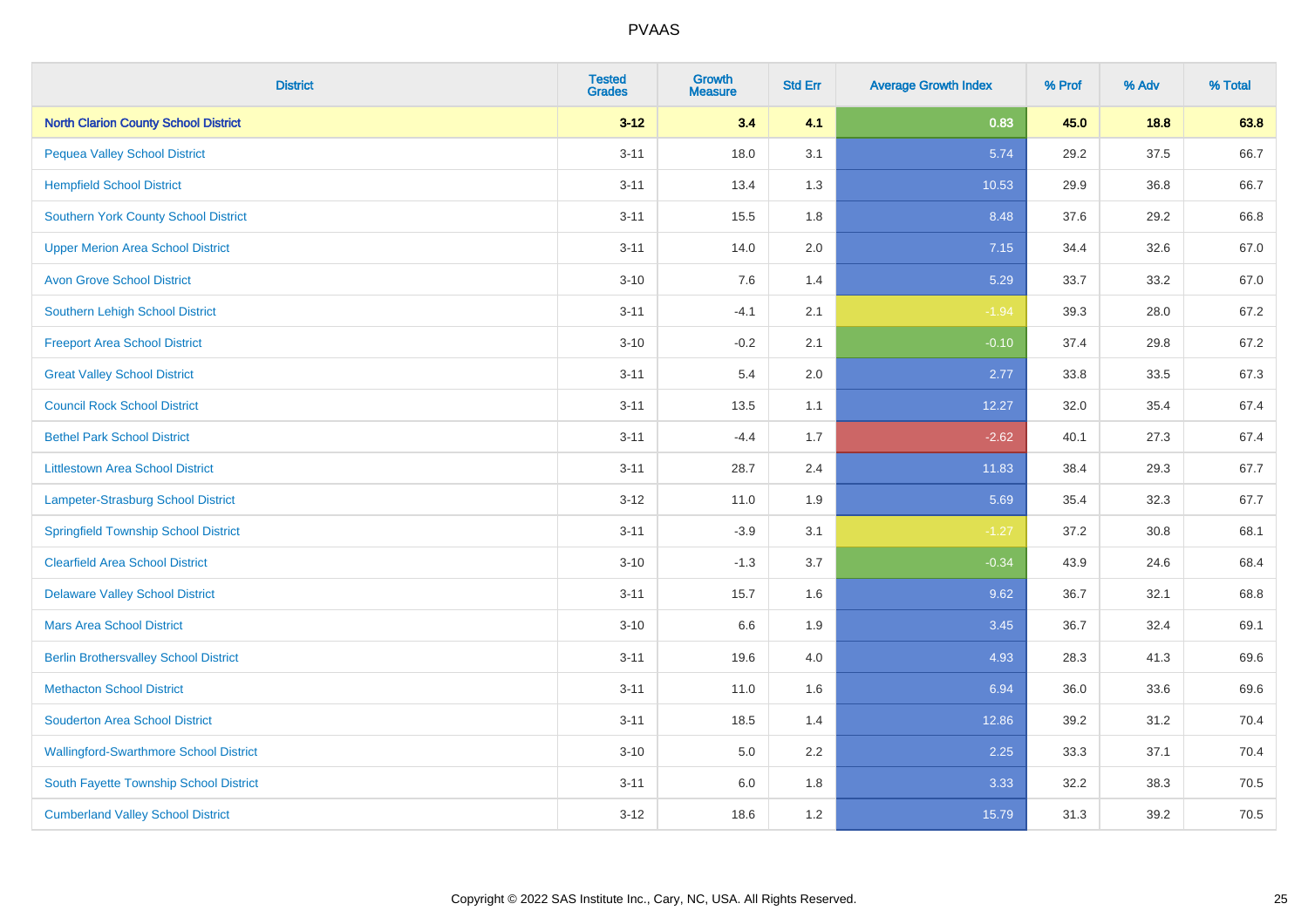| <b>District</b>                                 | <b>Tested</b><br><b>Grades</b> | <b>Growth</b><br><b>Measure</b> | <b>Std Err</b> | <b>Average Growth Index</b> | % Prof | % Adv | % Total |
|-------------------------------------------------|--------------------------------|---------------------------------|----------------|-----------------------------|--------|-------|---------|
| <b>North Clarion County School District</b>     | $3 - 12$                       | 3.4                             | 4.1            | 0.83                        | 45.0   | 18.8  | 63.8    |
| <b>Oswayo Valley School District</b>            | $3 - 12$                       | 9.9                             | 5.1            | 1.93                        | 26.5   | 44.1  | 70.6    |
| <b>Colonial School District</b>                 | $3 - 11$                       | 22.1                            | 1.6            | 13.55                       | 27.2   | 43.5  | 70.6    |
| <b>Tredyffrin-Easttown School District</b>      | $3 - 10$                       | 8.7                             | 2.4            | 3.57                        | 35.2   | 35.8  | 71.0    |
| <b>Dallastown Area School District</b>          | $3 - 11$                       | 19.9                            | 1.4            | 14.14                       | 36.8   | 34.2  | 71.0    |
| <b>Radnor Township School District</b>          | $3 - 12$                       | 7.5                             | 1.9            | 4.03                        | 33.0   | 38.3  | 71.3    |
| <b>Lower Moreland Township School District</b>  | $3 - 11$                       | 8.7                             | 2.0            | 4.35                        | 38.2   | 33.2  | 71.4    |
| <b>Eastern Lancaster County School District</b> | $3 - 12$                       | 2.9                             | 3.2            | 0.91                        | 35.2   | 36.4  | 71.6    |
| <b>Lewisburg Area School District</b>           | $3 - 11$                       | 1.7                             | 2.4            | 0.72                        | 35.9   | 35.9  | 71.8    |
| <b>Loyalsock Township School District</b>       | $3-12$                         | 26.7                            | 2.7            | 9.92                        | 36.8   | 35.1  | 71.9    |
| <b>Penn-Trafford School District</b>            | $3 - 11$                       | 2.9                             | 1.8            | 1.68                        | 46.3   | 26.2  | 72.5    |
| Palmyra Area School District                    | $3 - 11$                       | 16.2                            | 1.8            | 9.02                        | 38.8   | 34.0  | 72.8    |
| North Allegheny School District                 | $3 - 11$                       | 18.0                            | 1.3            | 14.25                       | 30.5   | 42.9  | 73.4    |
| <b>Camp Hill School District</b>                | $3 - 12$                       | 20.7                            | 2.9            | 7.00                        | 32.3   | 41.4  | 73.7    |
| <b>Marple Newtown School District</b>           | $3 - 11$                       | 20.6                            | 2.3            | 8.95                        | 31.1   | 42.7  | 73.8    |
| <b>Wayne Highlands School District</b>          | $3 - 11$                       | 22.5                            | 2.5            | 9.16                        | 33.8   | 40.4  | 74.2    |
| Fox Chapel Area School District                 | $3 - 11$                       | 17.6                            | 1.9            | 9.47                        | 22.9   | 52.0  | 74.9    |
| <b>Harbor Creek School District</b>             | $3 - 11$                       | 13.4                            | 2.3            | 5.80                        | 34.5   | 40.7  | 75.2    |
| <b>Spring-Ford Area School District</b>         | $3 - 11$                       | 16.6                            | 1.2            | 14.02                       | 30.4   | 45.3  | 75.7    |
| <b>Central Bucks School District</b>            | $3 - 11$                       | 15.5                            | 0.9            | 17.94                       | 34.8   | 41.4  | 76.2    |
| <b>Upper Saint Clair School District</b>        | $3 - 11$                       | 13.8                            | 1.8            | 7.86                        | 32.2   | 44.5  | 76.7    |
| <b>Fairview School District</b>                 | $3 - 11$                       | 8.3                             | 2.4            | 3.43                        | 41.9   | 34.9  | 76.7    |
| <b>Peters Township School District</b>          | $3 - 11$                       | 14.1                            | 1.7            | 8.16                        | 35.2   | 41.6  | 76.8    |